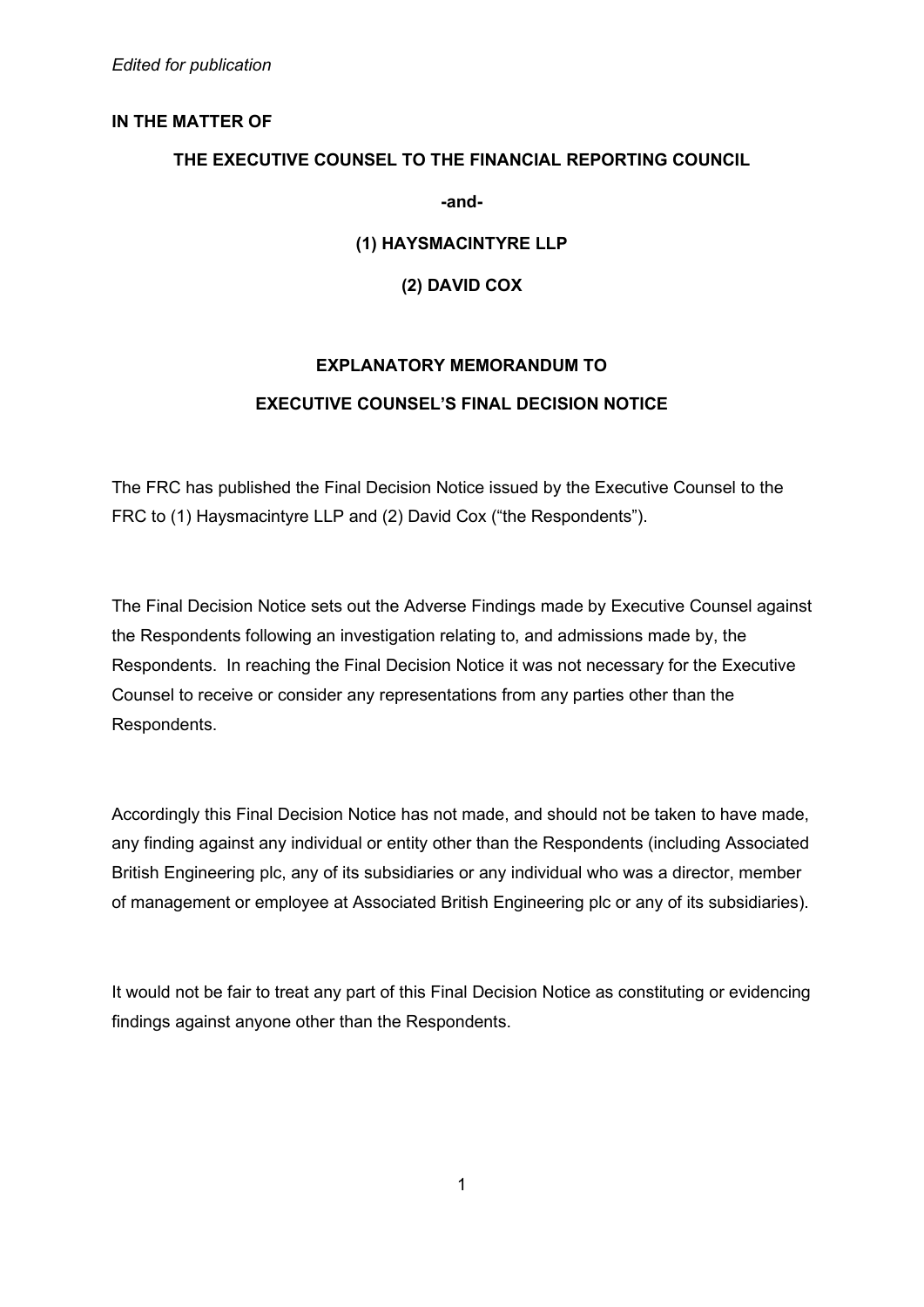## **IN THE MATTER OF**

## **THE EXECUTIVE COUNSEL TO THE FINANCIAL REPORTING COUNCIL**

**-and-** 

## **(1) HAYSMACINTYRE LLP**

**(2) DAVID COX** 

### **EXECUTIVE COUNSEL'S FINAL DECISION NOTICE**

### **Pursuant to Rule 18 of the Audit Enforcement Procedure**

*This Final Decision Notice is a document prepared by Executive Counsel following an investigation relating to, and admissions made by, the Respondents. It does not make findings against any persons other than the Respondents and it would not be fair to treat any part of this document as constituting or evidencing findings against any other persons or entities since they are not parties to the proceedings.* 

### **1. INTRODUCTION**

- 1.1. The Financial Reporting Council (the "**FRC**") is the competent authority for statutory audit in the UK and operates the Audit Enforcement Procedure (the "**AEP**"), effective 17 June 2016. The AEP sets out the rules and procedure for the investigation, prosecution and sanctioning of breaches of *Relevant Requirements*.
- 1.2. The AEP contains a number of defined terms and, for convenience, those defined terms are also used within this document. Where defined terms are used, they appear in italics.
- 1.3. This *Final Decision Notice* also uses the following definitions:
	- 1.3.1. "**ABE**" means Associated British Engineering plc;
	- 1.3.2. "**FY2018**" means the financial year ended 31 March 2018;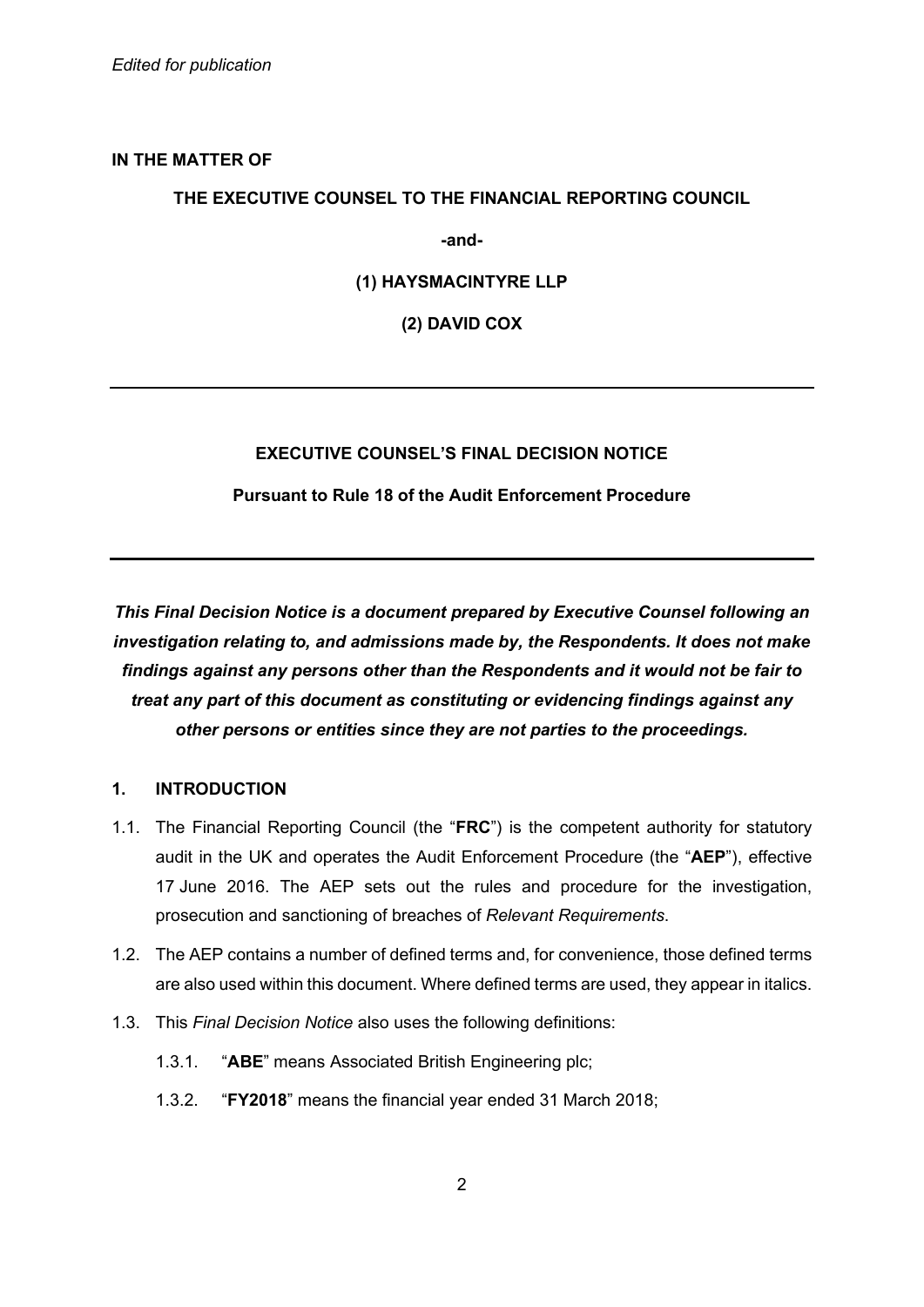- 1.3.3. "**FY2018 financial statements**" means the consolidated financial statements of ABE for that period; and
- 1.3.4. the "**Audit**" means the statutory audit of the FY2018 financial statements.
- 1.4. Pursuant to Rule 16(b) of the AEP, Executive Counsel has decided that Haysmacintyre LLP and David Cox are liable for Enforcement Action, having made *Adverse Findings* against each of them.
- 1.5. This *Final Decision Notice* is issued pursuant to Rule 18 of the AEP in respect of the conduct of:
	- 1.5.1. Haysmacintyre LLP ("**Haysmacintyre**") in relation to the Audit. Haysmacintyre was the *Statutory Audit Firm* for the Audit (at which time the firm practised as a traditional partnership, before the business transferred to the present limited liability partnership on 31 March 2019).
	- 1.5.2. David Cox ("**Mr Cox**"), a partner of Haysmacintyre in relation to the Audit. For FY2018, he was the *Statutory Auditor* of ABE and signed the Audit report on behalf of Haysmacintyre.
- 1.6. In this *Decision Notice*, Haysmacintyre and Mr Cox are referred to together as the "**Respondents**".
- 1.7. In accordance with Rule 18 of the AEP this *Final Decision Notice* sets out Executive Counsel's *Adverse Findings* and *Sanctions*, together with reasons*.*
- 1.8. This *Final Decision Notice* is divided into the following sections:
	- 1.8.1. Section 2: Executive Summary of the *Adverse Findings*;
	- 1.8.2. Section 3: Background;
	- 1.8.3. Section 4: *Relevant Requirements* to which the *Adverse Findings* relate;
	- 1.8.4. Section 5: Detail of the *Adverse Findings*;
	- 1.8.5. Sections 6 and 7: *Sanctions*;
	- 1.8.6. Section 8: Costs.

#### **2. EXECUTIVE SUMMARY OF THE** *ADVERSE FINDINGS*

2.1. During FY2018, ABE was an engineering company based in the UK. Its core operating activity was manufacturing and supplying diesel engines and spare parts for diesel engines and providing associated repair services. In FY2018 ABE's revenue was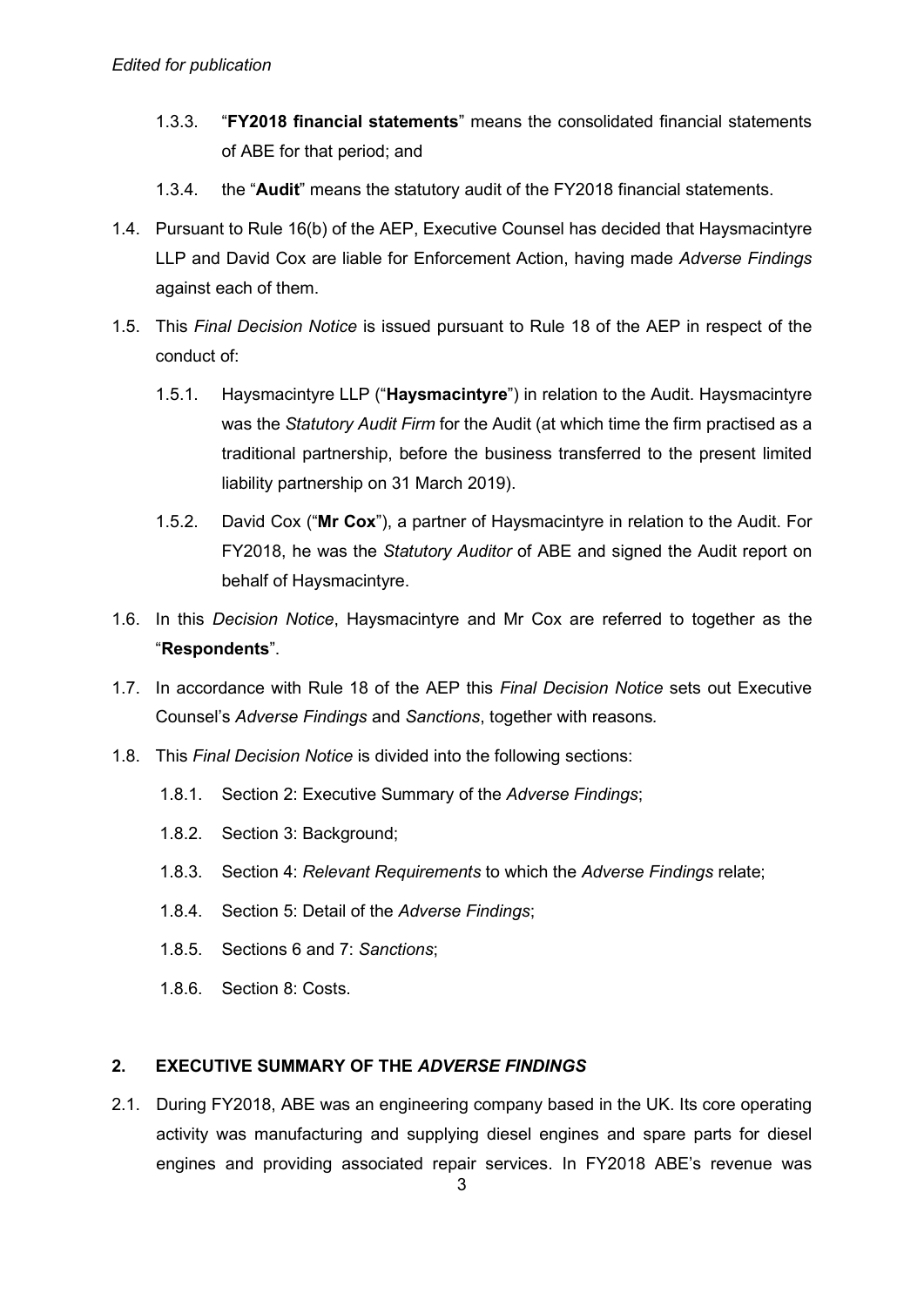£1.6 million. ABE, which is listed on the London Stock Exchange, has subsequently sold its main trading subsidiary […] ("**[Subsidiary A]**"). Trading in ABE's shares has been suspended since 1 August 2019.

- 2.2. As is set out in this *Final Decision Notice*, there were pervasive failures by the Respondents in the manner in which they conducted the Audit. The Audit failed in its principal objective: that of providing reasonable assurance that the FY2018 financial statements were free from material misstatement.
- 2.3. Whilst this Notice explains the failings in the Respondents' audit work, it does not make a finding that the FY2018 financial statements were misstated.
- 2.4. The *Adverse Findings* in this Notice relate to six areas of audit work:
	- 2.4.1. Inventory;
	- 2.4.2. Journal entry testing;
	- 2.4.3. Revenue recognition and debt recovery;
	- 2.4.4. Defined benefit pension scheme;
	- 2.4.5. Documentation of audit work on going concern (a matter of material uncertainty); and
	- 2.4.6. Review and supervision of the audit.
- 2.5. Section 5 of this *Final Decision Notice* sets out the detailed *Adverse Findings.*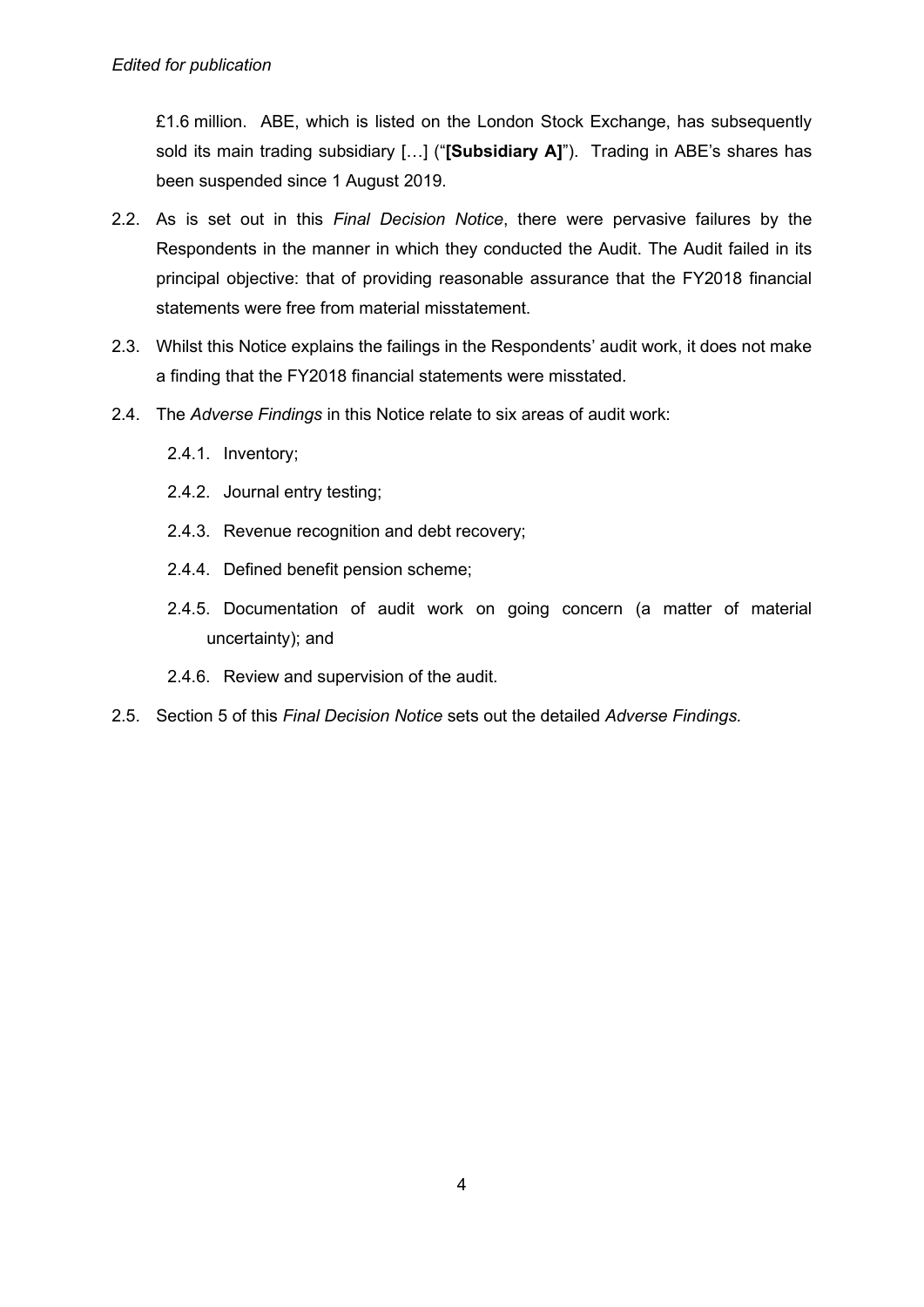2.6. This *Final Decision Notice* imposes the following *Sanctions* in respect of the Respondents:

#### Haysmacintyre

- 2.6.1. A declaration that the FY2018 Audit report signed on behalf of Haysmacintyre did not satisfy the *Relevant Requirements*, as set out in this *Decision Notice*;
- 2.6.2. A published statement in the form of a severe reprimand against Haysmacintyre; and
- 2.6.3. A financial penalty of £125,000 adjusted for aggravating and mitigating factors (in particular reflecting an exceptional level of co-operation) by a reduction of 15%, and further discounted for admissions and early disposal by 35% so that the financial penalty payable is £70,000. The financial penalty shall be paid no later than 28 days after the date of the *Final Decision Notice*.

#### Mr Cox

- 2.6.4. A declaration that the FY2018 Audit report signed by Mr Cox did not satisfy the *Relevant Requirements*, as set out in this *Decision Notice*;
- 2.6.5. A published statement in the form of a severe reprimand against Mr Cox; and
- 2.6.6. A financial penalty of £17,500 adjusted for aggravating and mitigating factors (in particular reflecting an exceptional level of co-operation) by a reduction of 15%, and further discounted for admissions and early disposal by 35% so that the financial penalty payable is £10,000. The financial penalty shall be paid no later than 28 days after the date of the *Final Decision Notice*.
- 2.7. In determining the *Sanctions* to be imposed on the Respondents, Executive Counsel has noted that in response to the identified failings in the FY2018 Audit, the Respondents have taken the remedial steps set out at paragraph 6.15 below which are subject to review and monitoring by the FRC's Director of Audit Firm Supervision. In those circumstances no further firm-wide non-financial *Sanctions* are required pursuant to this *Final Decision Notice*.

#### **3. BACKGROUND**

3.1. In 2019, Haysmacintyre was ranked as the tenth largest audit firm in the UK, with audit revenues of £17 million and twenty-five audit principals. FY2018 was Haysmacintyre's third year as the *Statutory Audit Firm* for ABE*.*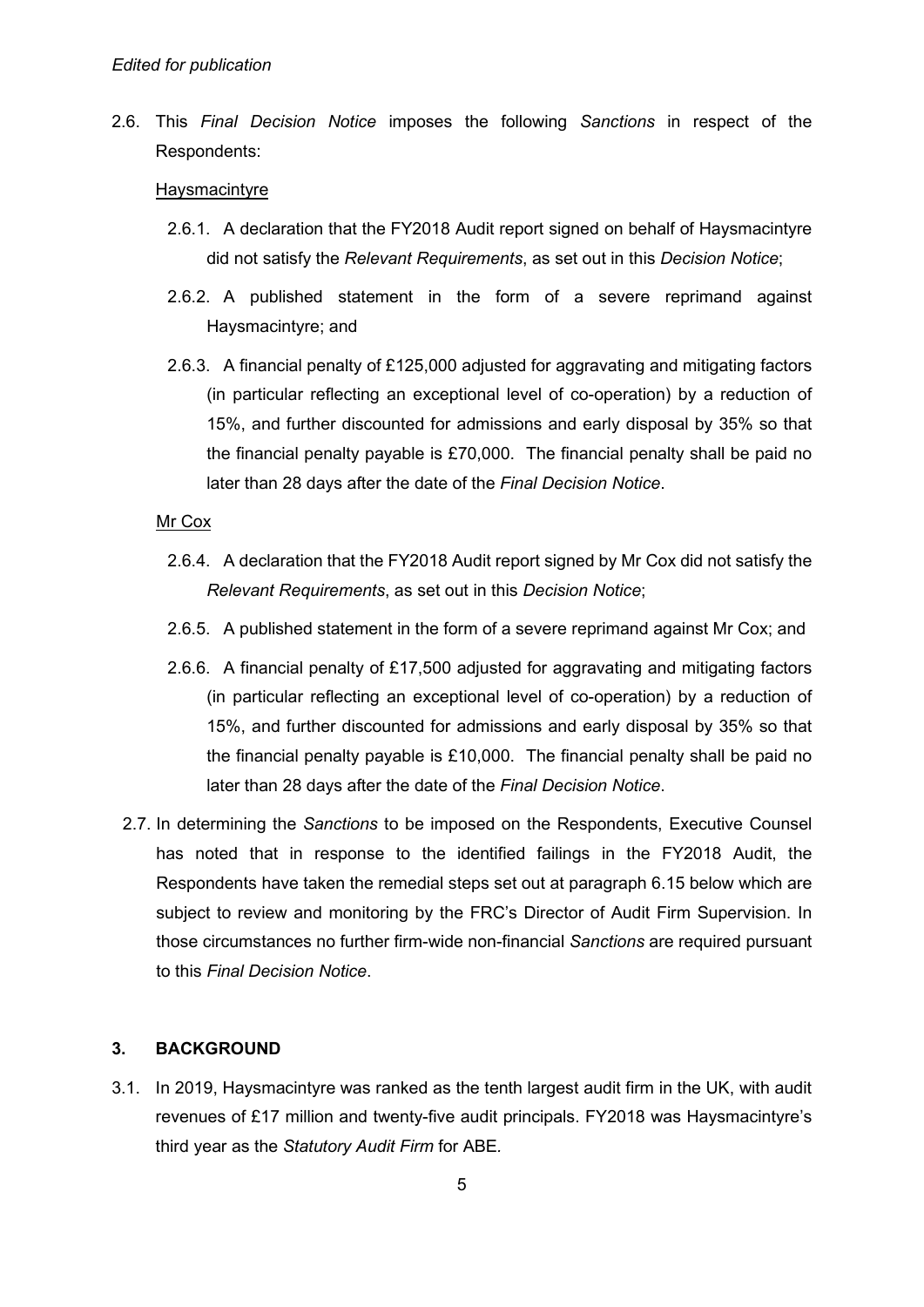- 3.2. Mr Cox is a partner of Haysmacintyre with more than fifteen years' auditing experience. On 1 June 2018 he became the firm's Head of Audit and Assurance,. He signed the audit report on 30 July 2018, on behalf of Haysmacintyre, in respect of the FY2018 financial statements.
- 3.3. He had been the *Statutory Auditor* for ABE since 2016.
- 3.4. The Respondents' statutory responsibility was to form an opinion as to whether the FY2018 financial statements showed a true and fair view and had been properly prepared in accordance with the International Financial Reporting Standards and the Companies Act 2006.
- 3.5. An audit involves obtaining sufficient appropriate "audit evidence" about the amounts and disclosures in the financial statements in order to give reasonable assurance that the financial statements are free from material misstatement, whether caused by fraud or error.
- 3.6. Audit evidence is defined in ISA 500 as "*information used by the auditor in arriving at the conclusions on which the auditor's opinion is based*". Audit evidence is primarily obtained from audit procedures performed during the course of the audit.

## The Audit

3.7. The *Adverse Findings* set out in this *Final Decision Notice* relate to the audit of the FY2018 financial statements only*.* The FY2018 financial statements were prepared on a going concern basis, in respect of which the directors of ABE had disclosed a material uncertainty in the note to the financial statements and in the director's report. The directors' report stated that the directors of ABE had:

> "*concluded that the need to generate funds from a combination of further fundraising, disposing of investments and from trading activities to satisfy the settlement of its on-going and future liabilities represents a material uncertainty, which may cast significant doubt upon the Group's and the Company's ability to continue as a going concern. Nevertheless after making enquiries and considering this uncertainty and the measures that can be taken to mitigate the uncertainty, the Directors have a reasonable expectation that the Group and the Company will have adequate resources to continue in existence for the foreseeable future. For these reasons they continue to adopt the going concern basis in preparing the annual report and accounts*."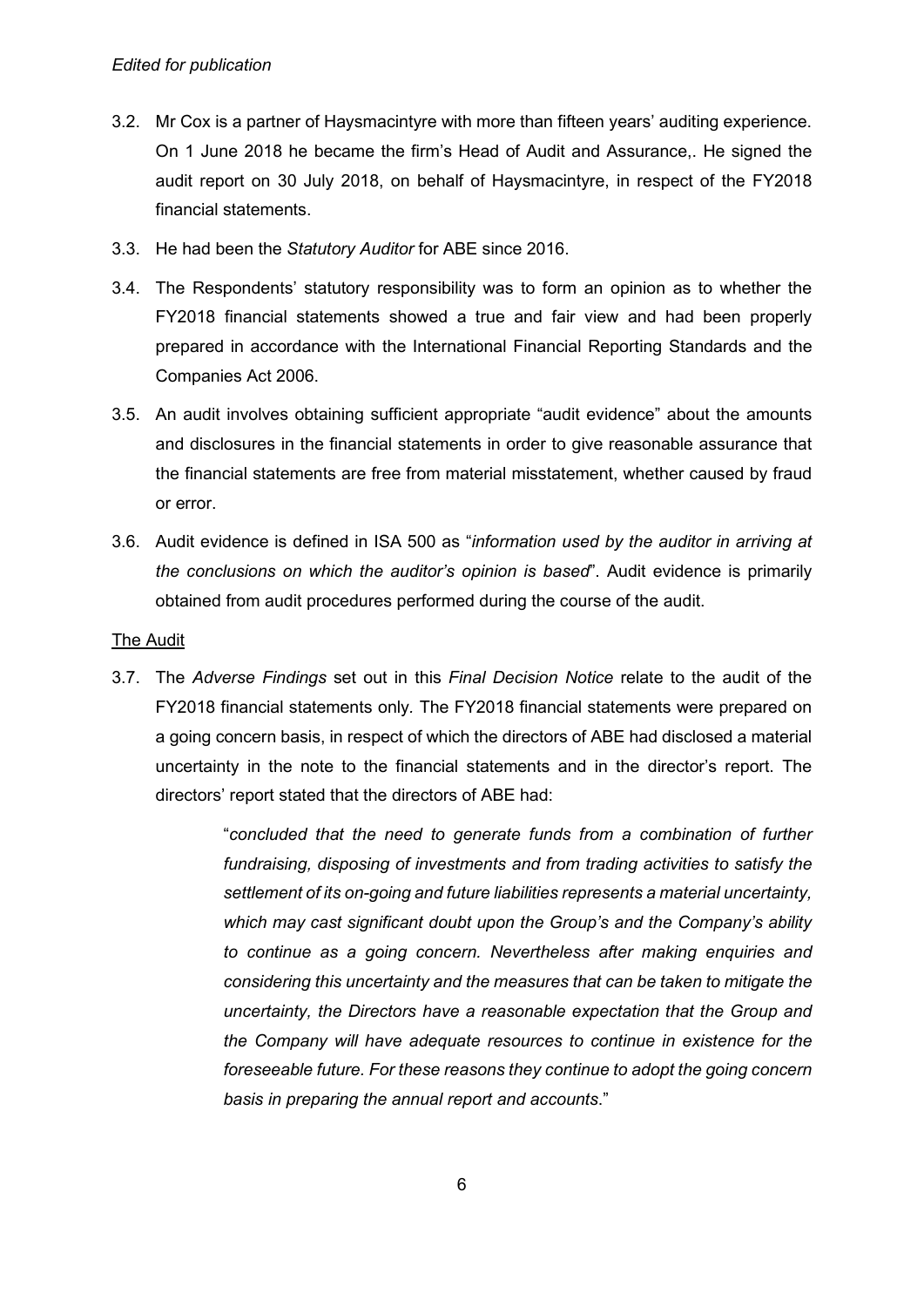#### *Edited for publication*

The Respondents' audit opinion as to the FY2018 financial statements also contained a paragraph dealing with the material uncertainty in relation to going concern.

- 3.8. In ABE's financial statements for the financial year ended 31 March 2019—i.e. for the next financial year after the Audit that is the subject of this *Final Decision Notice*—the directors considered the company's trading position and liability to its pension fund and, following discussions with various stakeholders, concluded that [Subsidiary A] was expected to be reconstructed, sold or cease trading within a period of 12 months from the date those financial statements were approved and consequently agreed that the going concern basis of preparation was no longer applicable.
- 3.9. In their audit strategy for the FY2018 Audit, Haysmacintyre had identified going concern and also revenue recognition and the recoverability of trade receivables, the carrying value of inventory and the measurement of the defined benefit pension scheme liability as areas of significant audit risk.
- 3.10. In all of the areas mentioned in the last paragraph above, and also in both journal entry testing and the firm's review and supervision of the audit, there were extensive failures constituting breaches of requirements of the audit standards that are listed in paragraph 4.3 below. These failures were particularly serious in relation to the audit of inventory.
- 3.11. It is not alleged that the FY2018 financial statements of ABE in fact contained any misstatement. Nonetheless, it is alleged that the audit team failed to audit the FY2018 financial statements in an appropriate manner and failed to obtain reasonable assurance that the FY2018 financial statements were free from material misstatement.

### **4.** *RELEVANT REQUIREMENTS* **TO WHICH THE** *ADVERSE FINDINGS* **RELATE**

- 4.1. Rule 1 of the AEP states that *Relevant Requirements* has the meaning set out in regulation 5(11) of the Statutory Auditors and Third Country Auditors Regulations 2016 ("**SATCAR**"). The *Relevant Requirements* include, but are not limited to, the International Standards on Auditing (UK and Ireland) ("**ISAs**") issued by the International Auditing and Assurance Standards Board.
- 4.2. The ISAs relevant to this *Final Decision Notice* are those effective for audits of financial statements for periods ending on or after 17 June 2016.
- 4.3. The *Relevant Requirements* referred to in this Notice are the following:
	- 4.3.1. ISA 200 (Overall objectives of the Independent Auditor and the Conduct of an Audit in Accordance with International Standards on Auditing (UK));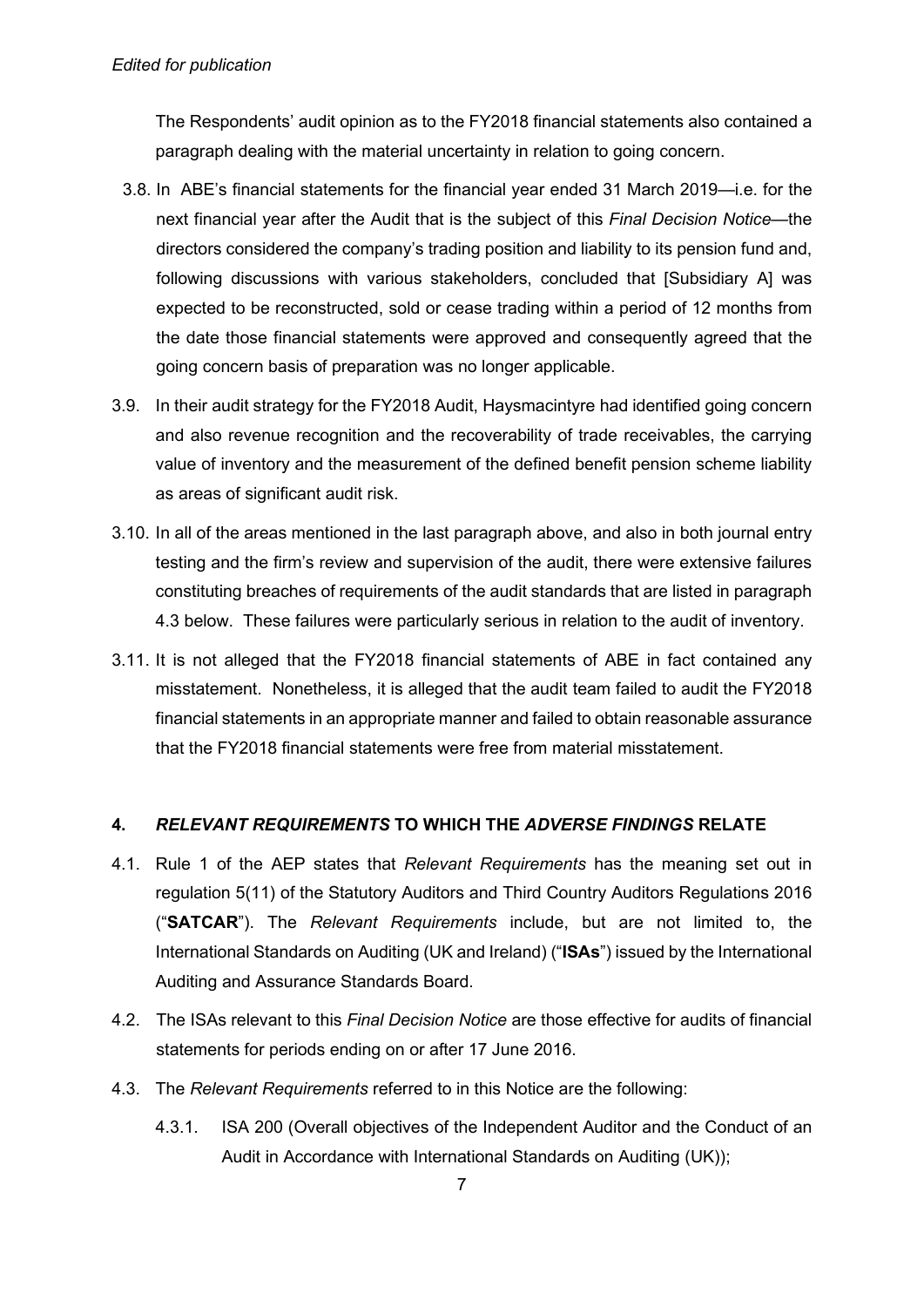- 4.3.2. ISA 220 (Quality Control for an Audit of Financial Statements*)*;
- 4.3.3. ISA 230 (Audit Documentation*)*;
- 4.3.4. ISA 240 (The Auditor's Responsibilities Relating to Fraud in an Audit of Financial Statements*)*;
- 4.3.5. ISA 330 (The Auditor's Responses to Assessed Risks);
- 4.3.6. ISA 402 (Audit Considerations Relating to an Entity Using a Service Organisation);
- 4.3.7. ISA 500 (Audit Evidence);
- 4.3.8. ISA 530 (Audit Sampling); and
- 4.3.9. ISA 701 (Communicating Key Audit Matters in the Independent Auditor's Report).
- 4.4. Extracts from the ISAs setting out those parts which are of particular relevance to the *Adverse Findings* are set out in Appendix 1 hereto.

#### **5.** *ADVERSE FINDINGS*

### *Adverse Finding* **1 – Inventory**

- 5.1. The carrying value of inventory (i.e. the lower of cost and Net Realisable Value) stated in the FY2018 financial statements, at £1.037 million, represented 55% of current assets and 35% of total assets. There were multiple, serious failures in the Respondents' audit work on inventory/stock valuation.
- 5.2. The testing procedures in question were poorly designed and were inadequate to test the key elements of the provisioning assessments so as to provide sufficient evidence for the relevant assertions in the FY2018 financial statements.
- 5.3. The selected sample size of 30 items was not appropriate, given that inventory was deemed an area of significant risk, and the audit file does not provide a justification for the sample size. The whole population of the items that could have been selected was many times greater than 30; the audit file itself refers to an alternative, balance-sheet measure which might have been adopted and would have involved a sample more than ten times larger than the selected sample.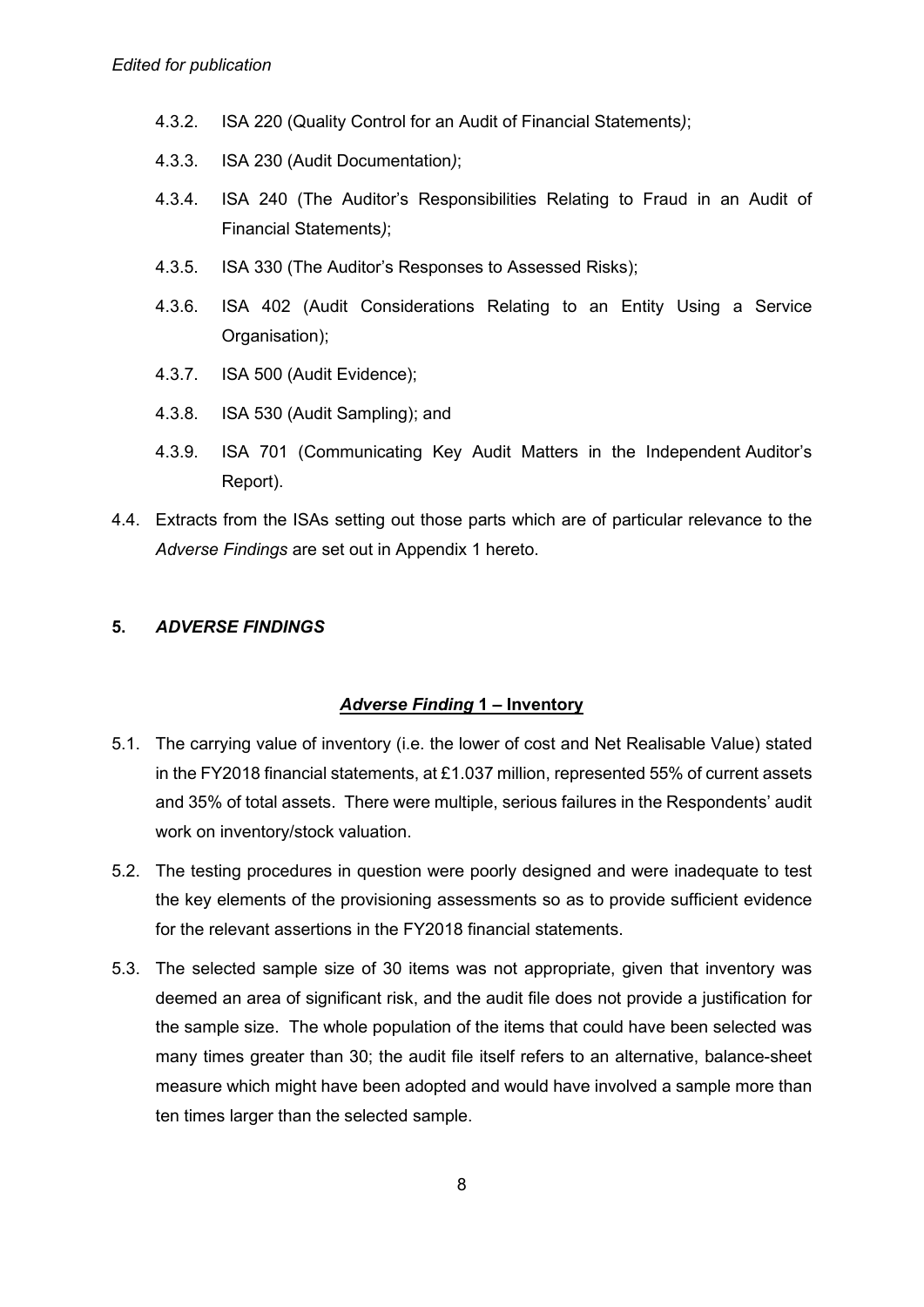#### *Edited for publication*

- 5.4. Execution of the tests by the audit team was deficient. The Respondents communicated to ABE's audit committee that, for each item within the sample of stock lines they had selected, they had traced the cost price both to a purchase invoice, to ensure that costs had been correctly recorded, and to a sales list, to ensure that stock was subsequently recorded at the lower of cost and net realisable value. In fact, the Respondents had not carried out those procedures. Of the 30 items in the sample, only 17 were traced to a purchase invoice and only 10 were traced to a post year-end sales invoice.
- 5.5. The Respondents carried out testing work on the stock ageing data of [Subsidiary A], on which management based their provisioning. The test of [Subsidiary A]'s stock ageing data that the Respondents designed and executed was inadequate in that it did not seek to verify the ageing data by checking the allocation of purchases to their respective financial periods.
- 5.6. The Respondents' work on the carrying value of inventory within the Audit was therefore wholly inadequate. There were extensive and significant failings in this area of the Audit which constitute breaches of the following requirements of the ISAs:
	- 5.6.1. ISA 200 (Overall objectives):
		- 5.6.1.1. Paragraph 15, by failing to plan and perform an audit with professional skepticism recognizing that circumstances may exist that cause the financial statements to be materially misstated;
		- 5.6.1.2. Paragraph 16, by failing to exercise professional judgment in planning and performing an audit of financial statements; and
		- 5.6.1.3. Paragraph 17, by failing to obtain sufficient appropriate audit evidence to reduce audit risk to an acceptably low level and thereby enable the auditor to draw reasonable conclusions on which to base the auditor's opinion;
	- 5.6.2. ISA 500 (Audit Evidence):
		- 5.6.2.1. Paragraph 6, by failing to design and perform appropriate procedures to obtain sufficient appropriate audit evidence; and
		- 5.6.2.2. Paragraph 9, by failing to carry out an appropriate evaluation as to whether information produced by the audited entity was sufficiently reliable for the auditor's purposes;

9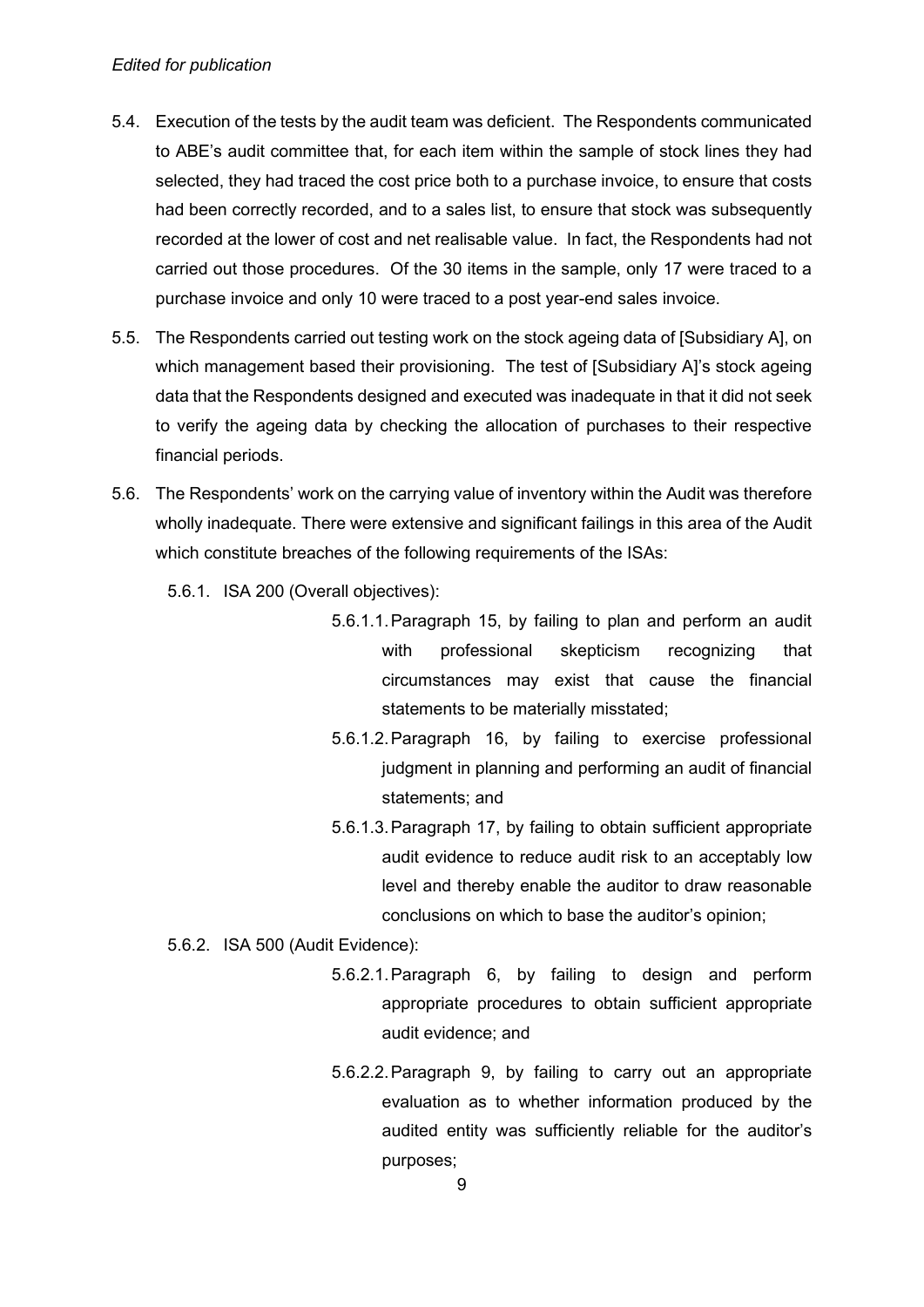- 5.6.3. ISA 330 (Response to Risks), paragraph 21, by failing to perform substantive procedures that were specifically responsive to the assessed significant risk of material misstatement in relation to inventory; and
- 5.6.4. ISA 530 (Audit Sampling):
	- 5.6.4.1. Paragraph 6, by failing to design an audit sample giving consideration to the purpose of the audit procedure in question and the characteristics of the population from which the sample was to be drawn;
	- 5.6.4.2. Paragraph 7, by failing to determine a sample size sufficient to reduce sampling risk to an acceptably low level; and
	- 5.6.4.3. Paragraph 10, by failing to perform on a replacement item an audit procedure which was not applicable to the item first selected.

#### *Adverse Finding* **2 – Journal entry testing**

- 5.7. The Respondents communicated to ABE's audit committee that "*significant, unusual or unexpected journal postings [had] been investigated and verified*". However, in fact the Respondents' work on journal entry testing failed to meet the *Relevant Requirements* of ISA 240 (Auditor's Responsibilities Relating to Fraud), ISA 500 (Audit Evidence) and 230 (Audit Documentation). This was a result of journal entry testing not having complied with the requirements of paragraph 32 of ISA 240, and thereby failing to respond appropriately to the risk, present in all entities, that arises from the fact that management is in a unique position to perpetrate fraud by overriding controls. The rationale of the *Relevant Requirements* of ISA 240 is that management has the ability to manipulate accounting records and prepare fraudulent financial statements by overriding controls that otherwise appear to be operating effectively.
- 5.8. The work on journal entries that the Respondents carried out did not meet the requirements in that it did not constitute testing across all journal entries made in the year for the purpose of complying with ISA 240 paragraph 32 and was not designed or executed as testing of that kind; the work was confined to entries in discrete parts of the accounts and was directed to objectives other than those of ISA 240 paragraph 32, such as testing year-end journals as part of balance-sheet testing.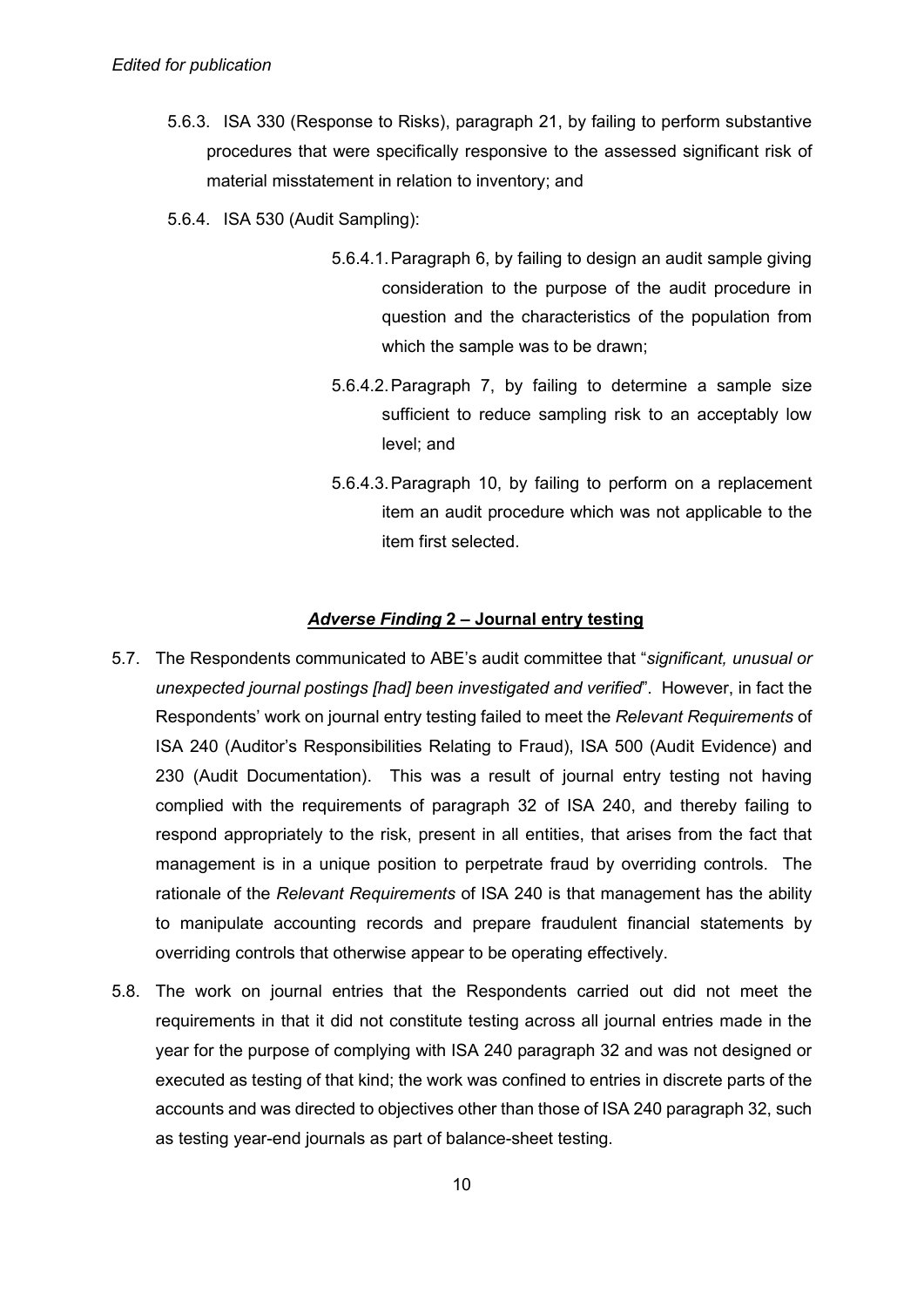#### *Edited for publication*

- 5.9. The Respondents did not document on the audit file the work done to ensure that significant, unusual or unexpected journal postings had been investigated and verified. Although the relevant workpaper states that journal entries were "*reviewed as part of testing, with no evidence of fraud or bias noted*", the workpaper does not set out the audit procedures performed, either by explaining the procedures or attaching documents to substantiate the outcome of the procedures and the conclusion reached as to evidence of fraud or bias.
- 5.10. In this area of audit work, the Respondents therefore breached the requirement of ISA 240 paragraph 32(a), by failing to design and perform audit procedures to test the appropriateness of journal entries recorded in the general ledger and other adjustments made in the preparation of the financial statements and, in doing so, to make inquiries about inappropriate or unusual activity relating to the processing of the entries, to select entries made at the end of a reporting period and to consider the need to test them throughout the period.
- 5.11. The Respondents also breached the requirements of:
	- 5.11.1. ISA 500 (Audit Evidence), paragraph 6, by failing to design and perform appropriate procedures to obtain sufficient appropriate audit evidence; and
	- 5.11.2. ISA 230 (Audit Documentation), paragraphs 8 and 9, in respect of preparing audit documentation that shows the results of audit procedures performed and the audit evidence obtained and documenting the identifying characteristics of the specific items or matters tested.

## *Adverse Finding* **3 – Audit work on revenue recognition and recoverability of debtors**

- 5.12. Revenue recognition and recoverability of debtors was a significant audit risk and was identified in the audit file as a key audit matter. Provision against trade debtors was a significant accounting estimate made by ABE's management.
- 5.13. Paragraph 32(b) of ISA 240 (Auditor's Responsibilities Relating to Fraud) requires the auditor to design and perform audit procedures to review accounting estimates for biases and evaluate whether the circumstances producing any bias represent a risk of material misstatement due to fraud. Paragraph 32(b)(ii) requires that such review must include a retrospective review of management judgements and assumptions related to significant accounting estimates reflected in the financial statements of the prior year.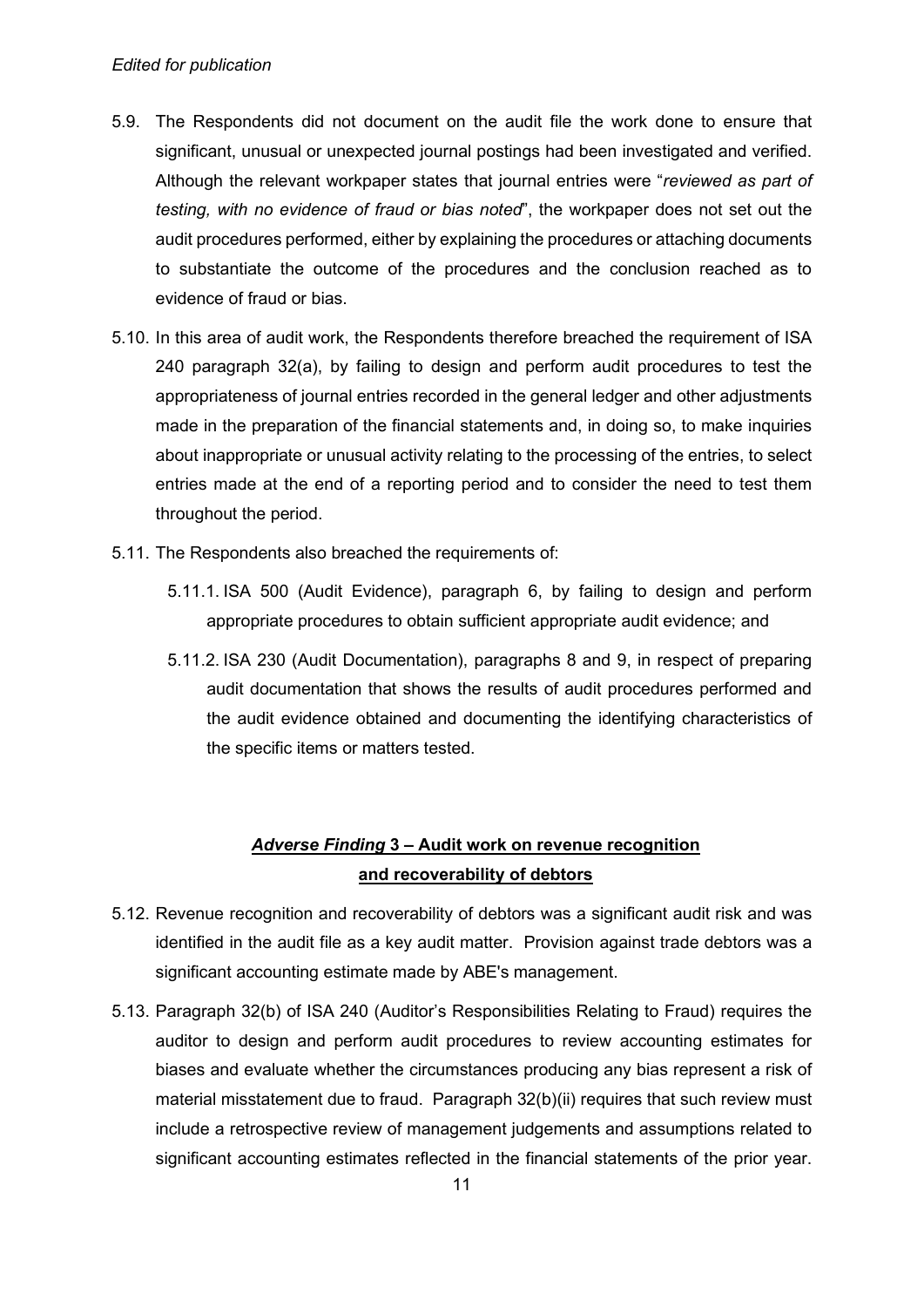(Paragraph A46 of ISA 240 explains that a retrospective review has the purpose of determining whether there is an indication of a possible bias on the part of management.) In the circumstances of the Audit, the Respondents were required by the said provisions of ISA 240 to perform a retrospective review of management's judgements and assumptions related to the provision against trade debtors in ABE's financial statements for the prior year. The Respondents failed to comply with that requirement. They did not carry out work which met the requirement of paragraph 32(b)(ii) of ISA 240 as to conducting a retrospective review related to the prior year's provision against trade debtors. Such audit work as was carried out was inadequate for the purpose of meeting the requirement in question.

- 5.14. Paragraph 6 of ISA 530 (Audit Sampling) requires the auditor, when designing an audit sample, to consider the purpose of the relevant audit procedure and the characteristics of the population from which the sample in question will be drawn. The Respondents failed to comply with this requirement in their audit work on revenue recognition and recoverability of debtors, in that they did not appropriately address the difference between the two classes of ABE's sales to its customers, namely products (predominantly engine parts) and services (repair work); they did not consider the respective risks presented by those two revenue streams and they did not differentiate between them in the substantive testing work that was carried out for the Audit.
- 5.15. ISA 701 (Communicating Key Audit Matters ["**KAM(s)**"] in the Auditor's Report), by virtue of its paragraphs 9, 10, 13 and 18(a), requires the auditor:
	- 5.15.1. to determine, from the matters communicated to those charged with governance, those matters that required significant attention in performing the audit; then
	- 5.15.2. to determine which of those matters were of most significance in the audit and therefore formed the KAMs; and
	- 5.15.3. to record within the audit documentation the significant matters and, in respect of each of them, the rationale for the auditor's determination as to whether or not the matter is a KAM, including (in respect of each matter determined to be a KAM):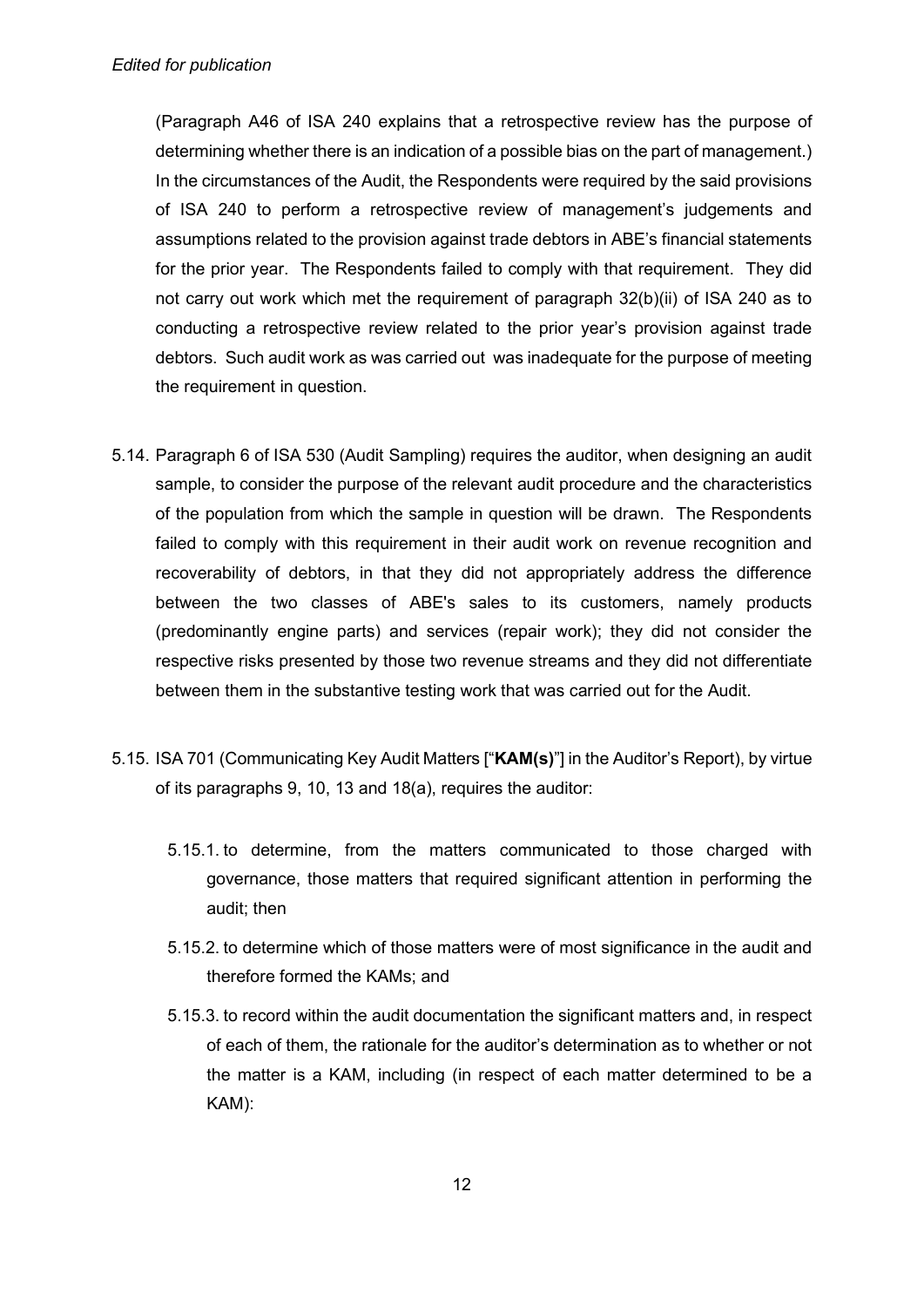- 5.15.3.1. a reference to any disclosure(s) in the financial statements related to the matter; and
- 5.15.3.2. information as to:
- (a) why the matter was determined to be a KAM; and
- (b) how the matter was addressed in the audit.
- 5.16. The Respondents' audit work in the area of revenue recognition and recoverability of debtors did not comply with the above requirements of ISA 701. That area was identified, both in the audit file and the auditor's report, as a KAM. However, the reasoning behind that identification was lacking; the audit team's assessment of the risks in relation to revenue recognition had in fact led them to a contrary conclusion; and the identification of this matter as a KAM was an error.

#### *Adverse Finding* **4 – Defined benefit pension scheme**

- 5.17. Within the Audit, ABE's defined benefit pension scheme and management's assertion as to the company's pension liability (at £1.35 million) was an area of significant risk. The Respondents' work on this area, which relied on the work of management's expert actuary, in several respects fell far short of what was required.
- 5.18. This audit work in question was largely conducted within the [Subsidiary A] audit file and attributed to the audit of creditors more generally. The work was not planned and performed in a manner properly directed to the audit of assets, in this case pension fund investments, including the obtaining of independent confirmation of the assets and the use of appropriate audit procedures in relation to their valuation by management's actuary. The Respondents failed to verify the appropriateness of the information provided to management's actuary, to ascertain the basis on which the actuary evaluated and selected comparator investment funds for use as valuation evidence and to challenge or test other assumptions underlying the actuary's valuation work.
- 5.19. In their work within the Audit on ABE's defined benefit pension scheme, the Respondents failed:
	- 5.19.1. to design and perform appropriate procedures to obtain sufficient appropriate audit evidence and to evaluate the appropriateness of the work of management's actuary for the assertion as to pension liability, in breach of ISA 500 (Audit Evidence), paragraphs 6 and 8(c);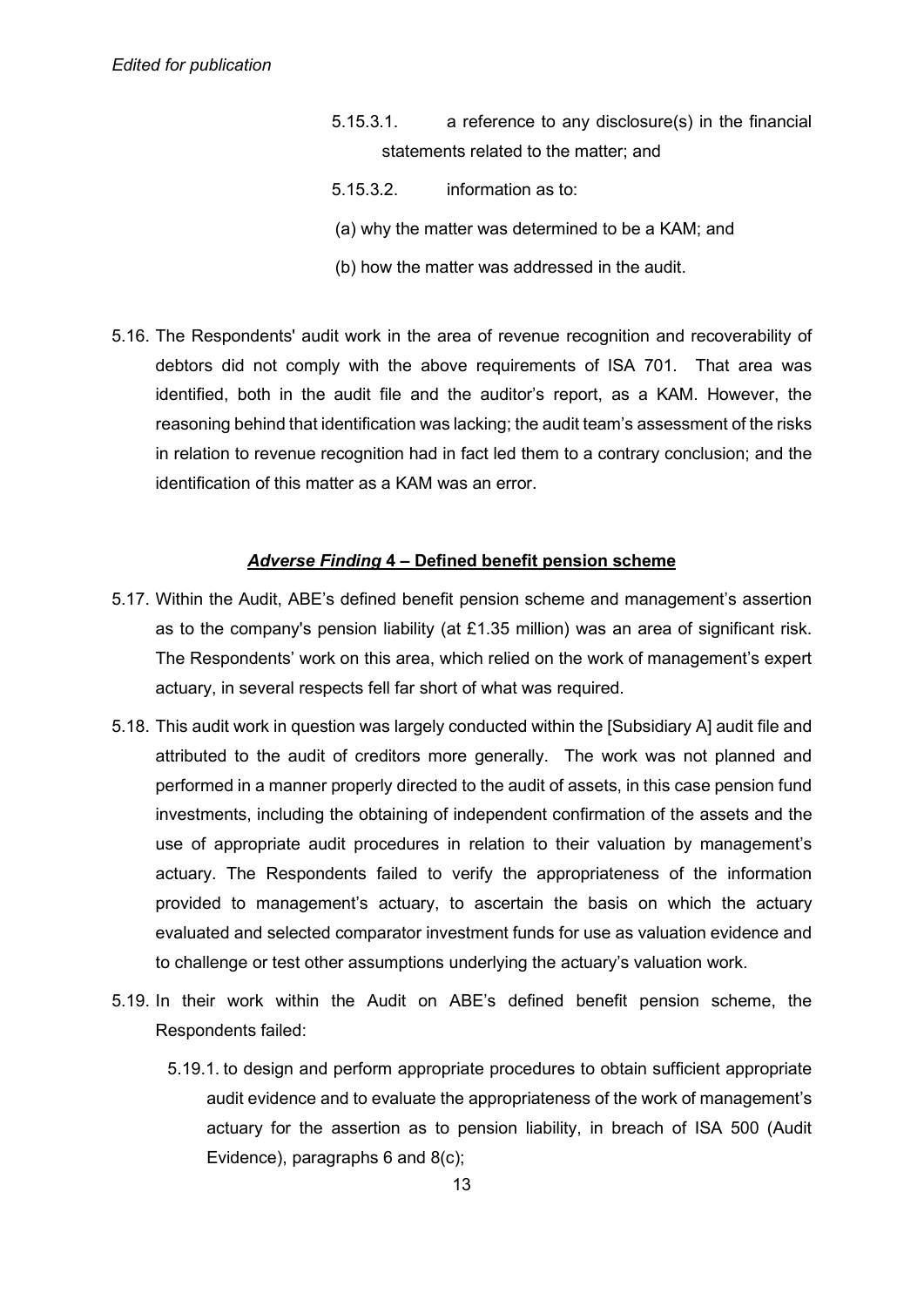- 5.19.2. to consider whether external confirmation procedures relied on by management's actuary should be performed by the Respondents as substantive audit procedures, in breach of ISA 330 (Auditor's Responses to Assessed Risks), paragraph 19; and
- 5.19.3. to determine whether sufficient appropriate audit evidence for the assertion in the financial statements as to pension liability was held by management's actuary (and, if not, conduct remedial audit work), in breach of paragraph 15 of ISA 402 (Audit Considerations Relating to an Entity Using a Service Organisation).

## *Adverse Finding* **5 – Documentation of audit work on going concern (a matter of material uncertainty)**

- 5.20. It was noted that there was a material uncertainty in relation to going concern in the directors' report, the notes to the financial statements, and the audit report on the FY2018 financial statements. The Respondents, in the audit report, drew attention to the directors' consideration of going concern, and the measures which could be taken by the directors of ABE to mitigate the material uncertainty as to going concern. The Respondents' opinion in this regard depended upon their appropriate challenge to management in areas including the feasibility of raising funds and the adequacy of the disclosures related to going concern.
- 5.21. ABE's management had developed a fall-back strategy to sustain the company as a going concern, for which there were two key dependencies: first, the ability of the group to dispose of shares that it owned in an AIM-listed medical drug-development company to realise the estimated value of the shares and, secondly, the likelihood and feasibility of contributions of funds which shareholders had undertaken to make if required. The Respondents' audit work on going concern included assessment of that strategy.
- 5.22. Although the Respondents recorded, in the relevant workpaper on the audit file, that they had performed the necessary audit work in this area, including the required challenge to management, the evidence of the work is not otherwise sufficiently documented on the audit file. This deficiency was a breach of the requirements of ISA 230, paragraphs 8, 9 and 10, in relation to preparing audit documentation showing the audit procedures performed, the results of those procedures and the audit evidence obtained, the conclusions reached on significant matters and significant professional judgements made by the auditors in reaching those conclusions (including documentation of discussions of the matters in question with management, with those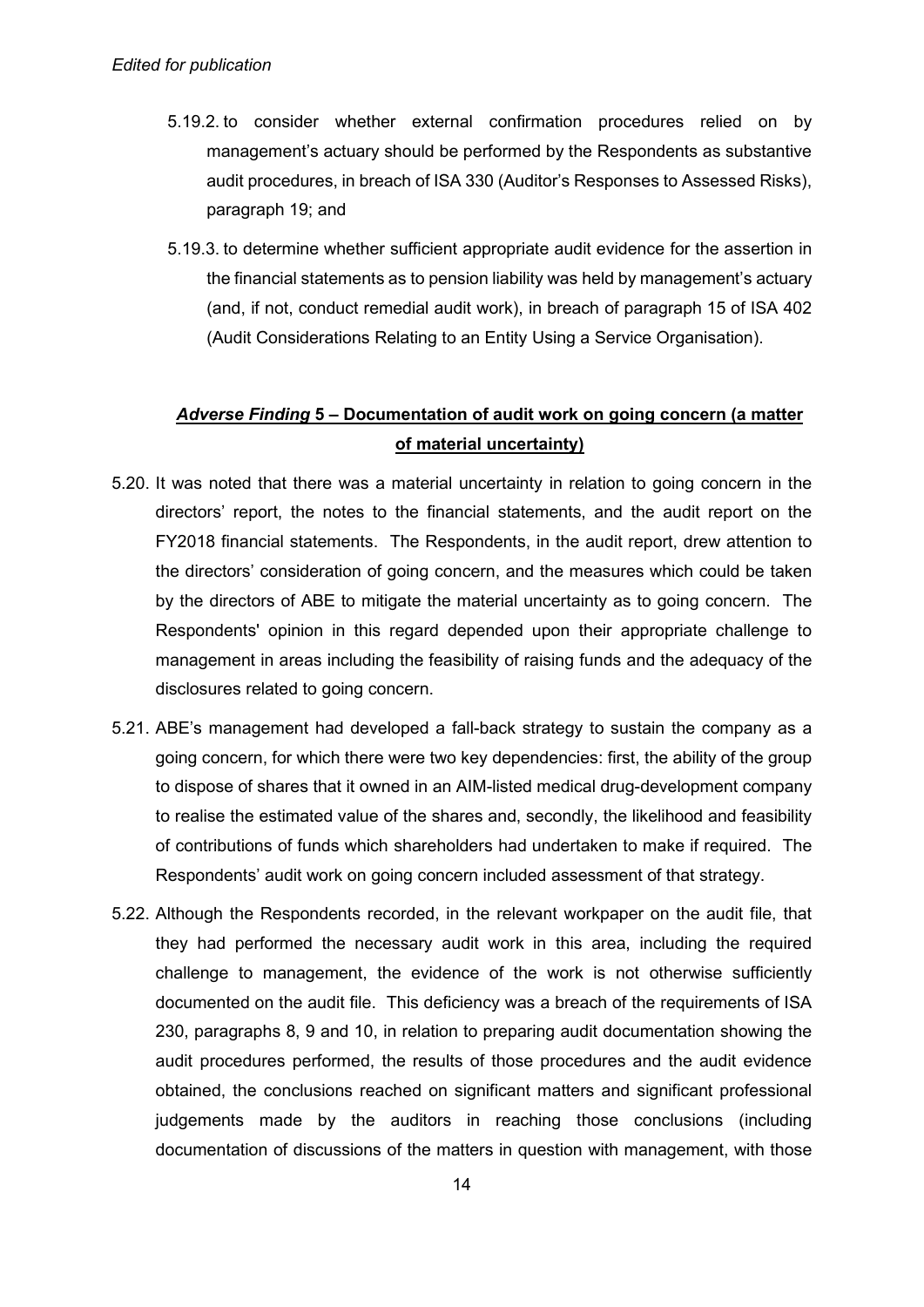charged with governance and with others). Consequently, the audit documentation was insufficient to enable an experienced auditor, having no previous connection with the audit, to understand the inclusion of a material uncertainty paragraph as to going concern in the audit report on the FY2018 financial statements.

### *Adverse Finding* **6 – Review and supervision of the Audit**

- 5.23. In several particulars, in their audit work on inventory, journal entry testing, revenue recognition and debt recovery, defined benefit pension scheme and documentation of work on going concern, the Respondents breached ISA 220 (Quality Control), paragraph 17, concerning review and supervision of the Audit before the signing of the auditor's report. They did not obtain sufficient appropriate audit evidence to support the conclusions reached.
- 5.24. The work on review and supervision of the Audit in those areas that was carried out, by Mr Cox as the Audit Engagement Partner and Statutory Auditor for the Audit, by the Engagement Quality Control Review ("**EQCR**") Partner and by the Audit Manager, was inadequate to meet the *Relevant Requirements* set out in ISA 220. The inadequacy of this work is illustrated by:
	- 5.24.1. the relatively small total number of hours of work recorded by Mr Cox (5.15 hours—nearly 40% of this time being spent in discussions with ABE's management) and by the EQCR Partner (2.5 hours); and
	- 5.24.2. the fact that the Audit Manager for the Audit was not present with the audit team when on-site fieldwork was carried out, did not conduct any review work until several weeks after the fieldwork was done and reviewed certain workpapers that he himself had created (being matters within the Respondents' responsibility for audit quality control through review and supervision of the work of the audit team).

### **6.** *SANCTIONS* **– HAYSMACINTYRE**

6.1. Paragraph 10 of the FRC's Sanctions Policy (Audit Enforcement Procedure) (the "**Policy**") provides that *Sanctions* are intended to be effective, proportionate and dissuasive. The reasons for imposing *Sanctions* are identified in paragraph 11 of the Policy as the following: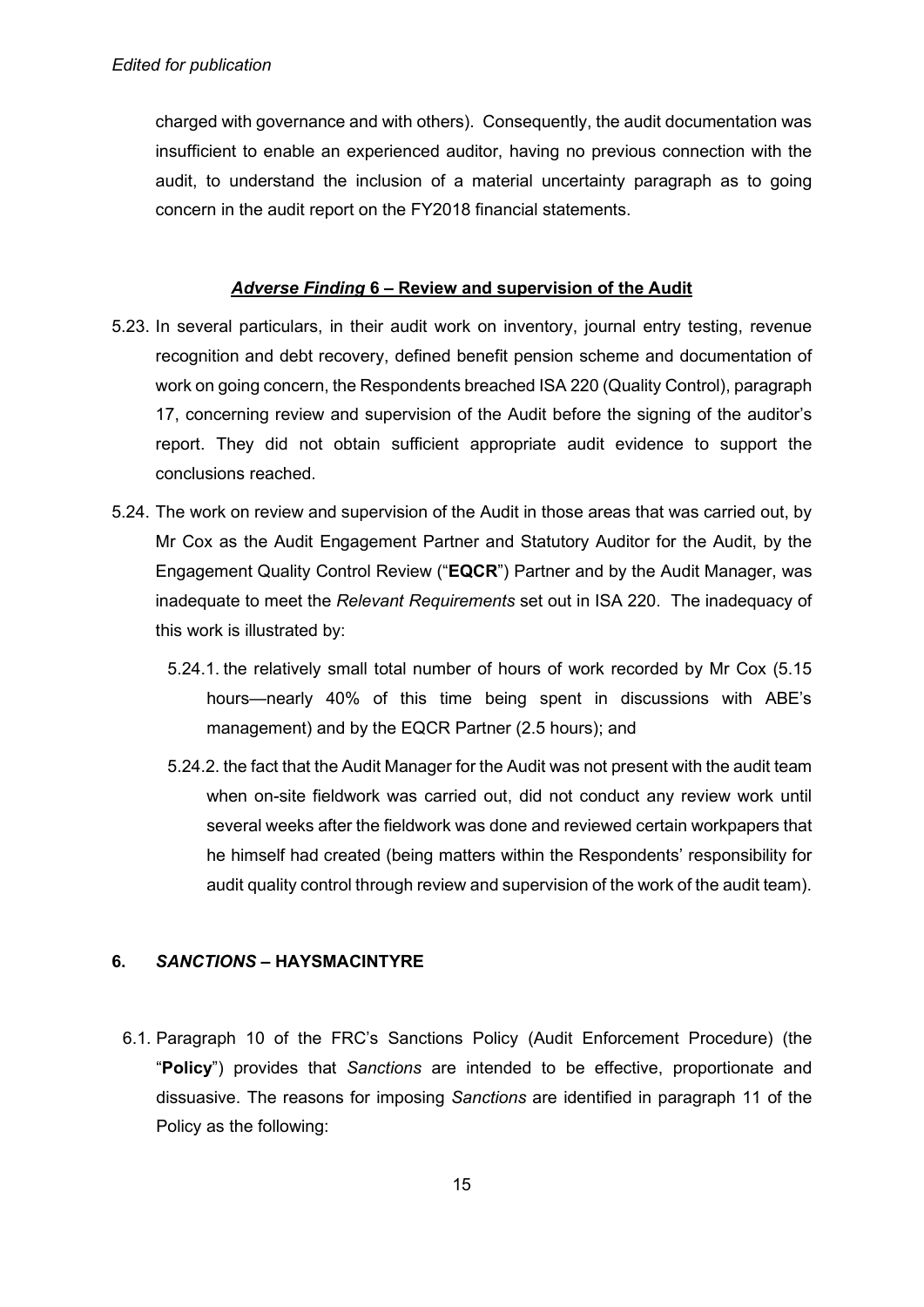- 6.1.1. to declare and uphold proper standards of conduct amongst Statutory Auditors and Statutory Audit Firms and to maintain and enhance the quality and reliability of future audits;
- 6.1.2. to maintain and promote public and market confidence in Statutory Auditors and Statutory Audit Firms and the quality of their audits and in the regulation or the accountancy profession;
- 6.1.3. to protect the public from Statutory Auditors and Statutory Audit Firms whose conduct has fallen short of the *Relevant Requirements*; and
- 6.1.4. to deter Statutory Auditors and Statutory Audit Firms from breaching the *Relevant Requirements* relating to Statutory Audit.
- 6.2. Paragraph 12 of the Policy provides that the primary purpose of imposing *Sanctions* for breaches of the *Relevant Requirements* is not to punish, but to protect the public and the wider public interest.
- 6.3. Executive Counsel imposes the following *Sanctions* against Haysmacintyre:
	- 6.3.1. a declaration that the FY2018 Audit report signed on behalf of Haysmacintyre did not satisfy the *Relevant Requirements*, as set out in this *Final Decision Notice*;
	- 6.3.2. a published statement in the form of a severe reprimand; and
	- 6.3.3. a financial penalty of £125,000 adjusted for aggravating and mitigating factors (in particular reflecting an exceptional level of co-operation) by a reduction of 15%, and further discounted for admissions and early disposal by 35% so that the financial penalty payable is £70,000. The financial penalty shall be paid no later than 28 days after the date of the *Final Decision Notice*.
- 6.4. In determining the *Sanctions* to be imposed on Haysmacintyre, Executive Counsel has noted that in response to the identified failings in the FY2018 Audit, Haysmacintyre has taken the remedial steps set out at paragraph 6.15 below, and in those circumstances no further firm-wide non-financial *Sanctions* are required.
- 6.5. In reaching this decision, Executive Counsel has, in summary, considered the following matters in accordance with the Policy.

## Nature, seriousness, gravity and duration of the breaches

6.6. As a result of the breaches of *Relevant Requirements*, the FY2018 Audit failed in its principal objective, namely to obtain reasonable assurance about whether the FY2018 financial statements as a whole were free from material misstatement.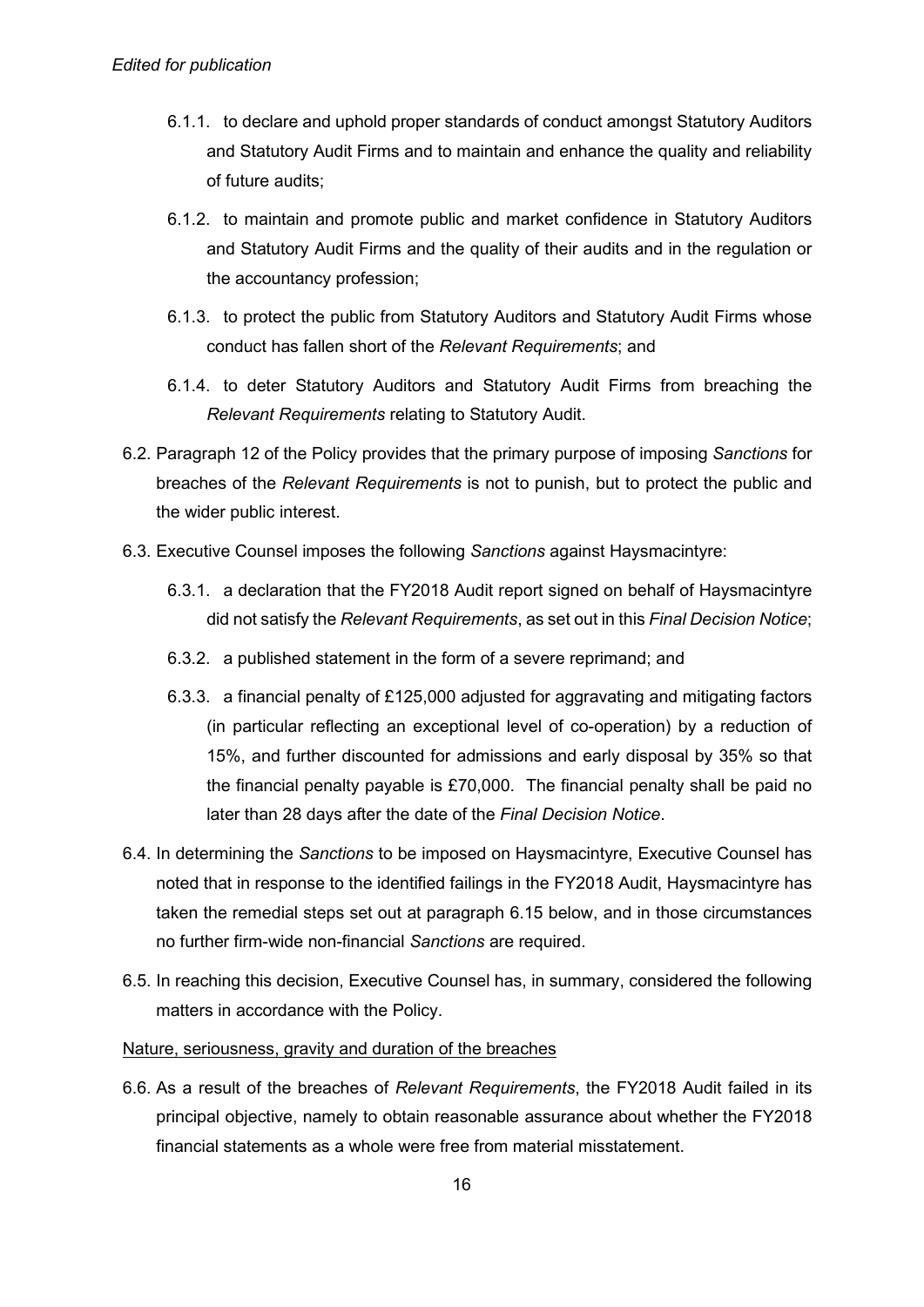- 6.7. The audit areas relevant to the breaches are important to statutory audits and are required to be audited in accordance with *Relevant Requirements*.
- 6.8. The breaches of *Relevant Requirements*:
	- 6.8.1. were pervasive, extensive and, in relation to the audit of inventory, serious;
	- 6.8.2. relate only to one audit year;
	- 6.8.3. have not been found to have had an adverse or potentially adverse effect on a significant number of people in the United Kingdom;
	- 6.8.4. have not been found to have led to the FY2018 financial statements being in fact misstated;
	- 6.8.5. in aggregate could, nonetheless, have harmed investor, market and public confidence in the truth and fairness of the financial statements published by Statutory Auditors or Statutory Audit Firms (ABE's shares were listed on the London Stock Exchange at the time of the auditor's report on the FY2018 financial statements);
	- 6.8.6. could undermine confidence in the standards of conduct in general of Statutory Auditors and Statutory Audit Firms, and/or in Statutory Audit.
- 6.9. Executive Counsel considers it likely that the same type of breach would re-occur failing remedial action.
- 6.10. Haysmacintyre is not a large audit firm. Its UK fee income in 2019 was £33 million and its audit fee income was £17 million. It had twenty-five audit principals. As set out at paragraph 6.24 below, Executive Counsel has taken account of Haysmacintyre's size and financial resources when deciding on the level of financial penalty.
- 6.11. The breaches were neither intentional, dishonest, deliberate nor reckless.
- 6.12. The Adverse Findings indicate that the internal review and quality procedures applied at Haysmacintyre were ineffective.
- 6.13. Haysmacintyre's management conducted a Root Cause Analysis which was subsequently provided to Executive Counsel on a voluntary and unrestricted basis.

#### Identification of Sanction

6.14. Having assessed the nature, seriousness, gravity and duration of the breaches, Executive Counsel has identified the following combination of *Sanctions* as appropriate: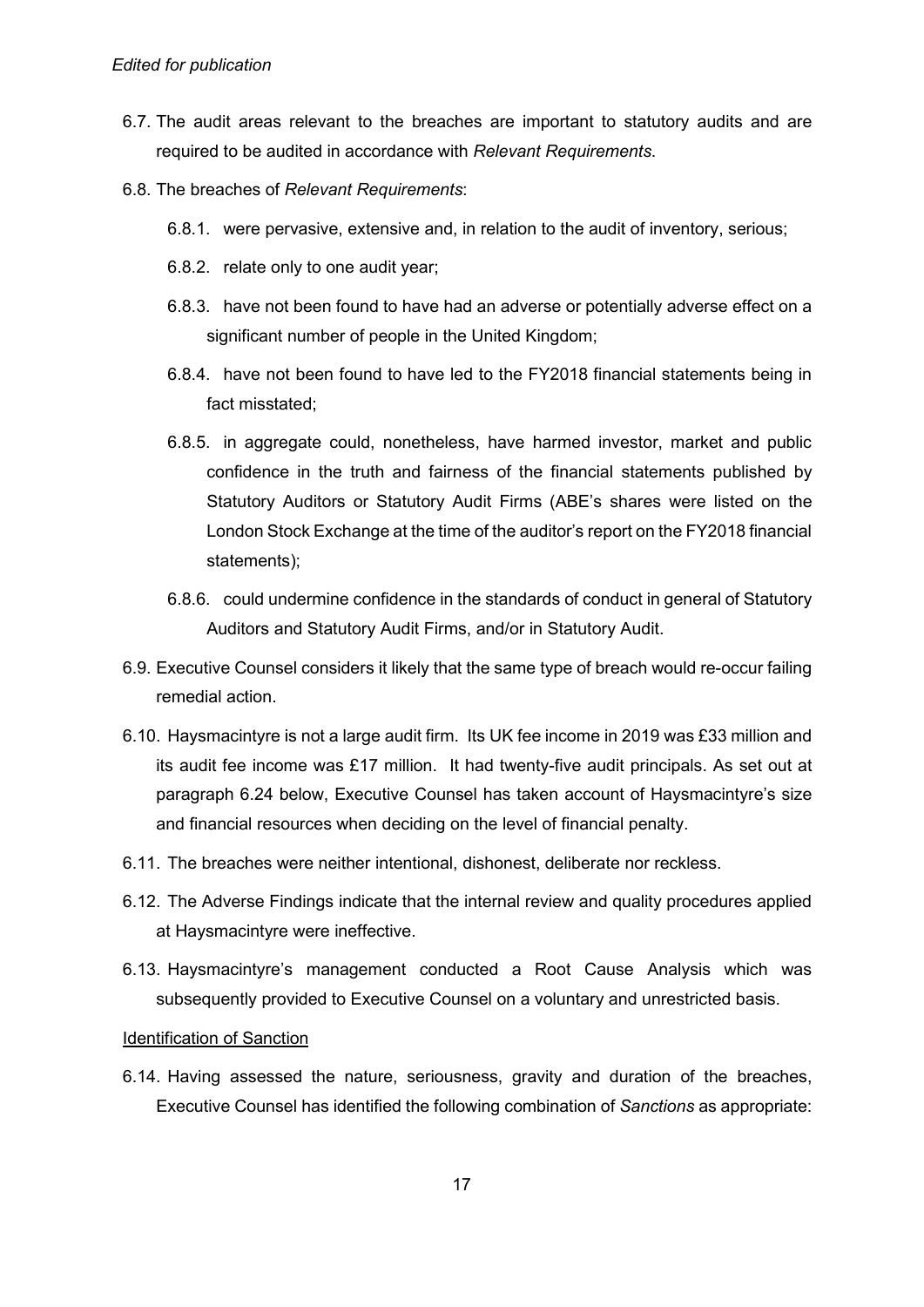- 6.14.1. a declaration that the FY2018 Audit report signed on behalf of Haysmacintyre did not satisfy the *Relevant Requirements*, as set out in this *Final Decision Notice*;
- 6.14.2. a published statement in the form of a severe reprimand; and
- 6.14.3. a financial penalty of £125,000.
- 6.15. The identified failings in the FY2018 Audit are ones which would clearly indicate the need for Executive Counsel to impose a requirement to take appropriate remedial measures, by way of non-financial *Sanction*. However, in determining the *Sanctions* to be imposed on Haysmacintyre, Executive Counsel has taken into account that in response to those identified failings, Haysmacintyre has committed itself to a programme of remedial measures for the improvement of audit quality. Details of that remedial programme have been provided to Executive Counsel. The measures adopted address the following matters: (i) Improvement in audit quality driven from the "tone from the top", (ii) recruitment of an audit quality support team, (iii) new policies and procedures for the conduct of audit work, (iv) enhanced recruitment of audit staff, (v) improvement of audit training, (vi) additional internal quality control reviews and (vii) root cause analyses. The implementation and effectiveness of this remedial programme are currently under active review by the FRC's Director of Audit Firm Supervision. In these circumstances, Executive Counsel does not consider that any further non-financial *Sanction* needs to be imposed under the present *Final Decision Notice*.
- 6.16. Executive Counsel has then taken into account any aggravating and mitigating factors that exist (to the extent that they have not already been taken into account in relation to the nature, seriousness, gravity and duration of the breaches).

#### Aggravating factors

6.17. There are no aggravating factors that have not already been considered in the context of the seriousness of the breaches.

#### Mitigating factors

- 6.18. Haysmacintyre provided an exceptional level of co-operation during Executive Counsel's investigation of the breaches, in that the firm conducted a full and frank Root Cause Analysis as to how breaches of *Relevant Requirements* had occurred and selfreported the breaches by sharing that document on a voluntary basis (without restriction) with Executive Counsel.
- 6.19. As paragraph 69 of the Policy explains: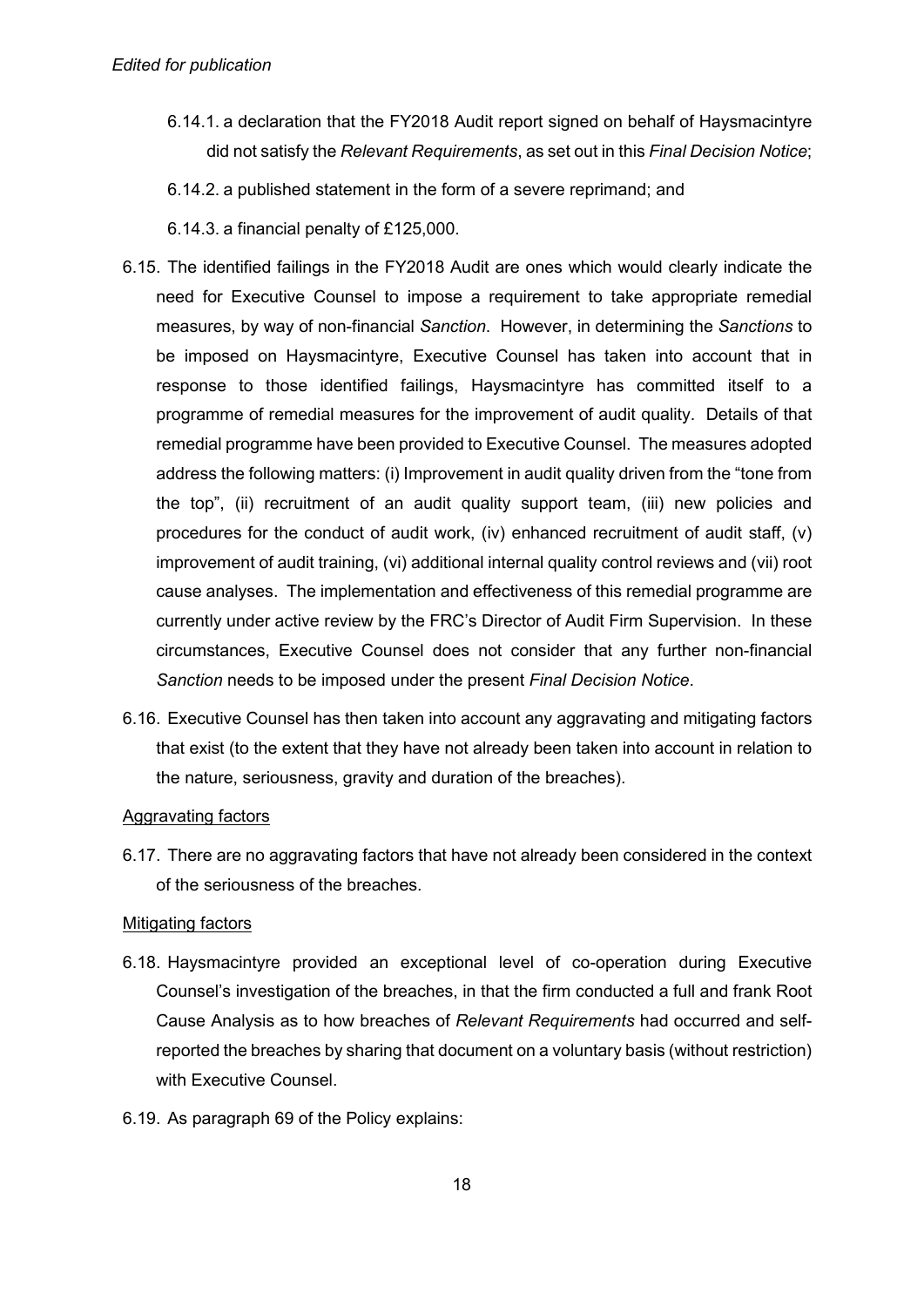*"In order for cooperation to be considered as a mitigating factor at the point of determining appropriate sanction it will therefore be necessary for the Statutory Auditors and Statutory Audit Firms to have provided an exceptional level of cooperation. Non-exhaustive examples of conduct which may constitute such cooperation include:* 

*a) self-reporting to the FRC and/or bringing to the attention of the FRC any facts and/or matters which may constitute an allegation of a breach of the Relevant Requirements; and* 

*b) volunteering information or documentation not specifically requested but which the Statutory Auditor/Audit Firm nevertheless considers may assist the investigation."* 

- 6.20. Haysmacintyre did not stand to gain any profit or benefit, beyond the fee chargeable for the FY2018 Audit, from the breach of the *Relevant Requirements*.
- 6.21. In light of the mitigating factors, Executive Counsel considers that a discount to the financial penalty of 15% is appropriate.

#### **Deterrence**

6.22. Having considered the matters set out at paragraphs 72 and 73 of the Policy, Executive Counsel considers that no adjustment for deterrence is required in this case.

#### Discount for Admissions and Settlement

6.23. Having taken into account the full admissions by Haysmacintyre and the stage at which those admissions were made (at an early point within Stage 1 of the case in accordance with paragraph 84 of the Policy), Executive Counsel determined that a reduction of 35% as to the financial penalty is appropriate, such that a financial penalty of £70,000 is payable.

#### Other considerations

6.24. In accordance with paragraph 47(c) of the Policy, Executive Counsel has taken into account the size / financial resources and financial strength of Haysmacintyre and the effect of a financial penalty on its business and whether any financial penalty would be covered by insurance.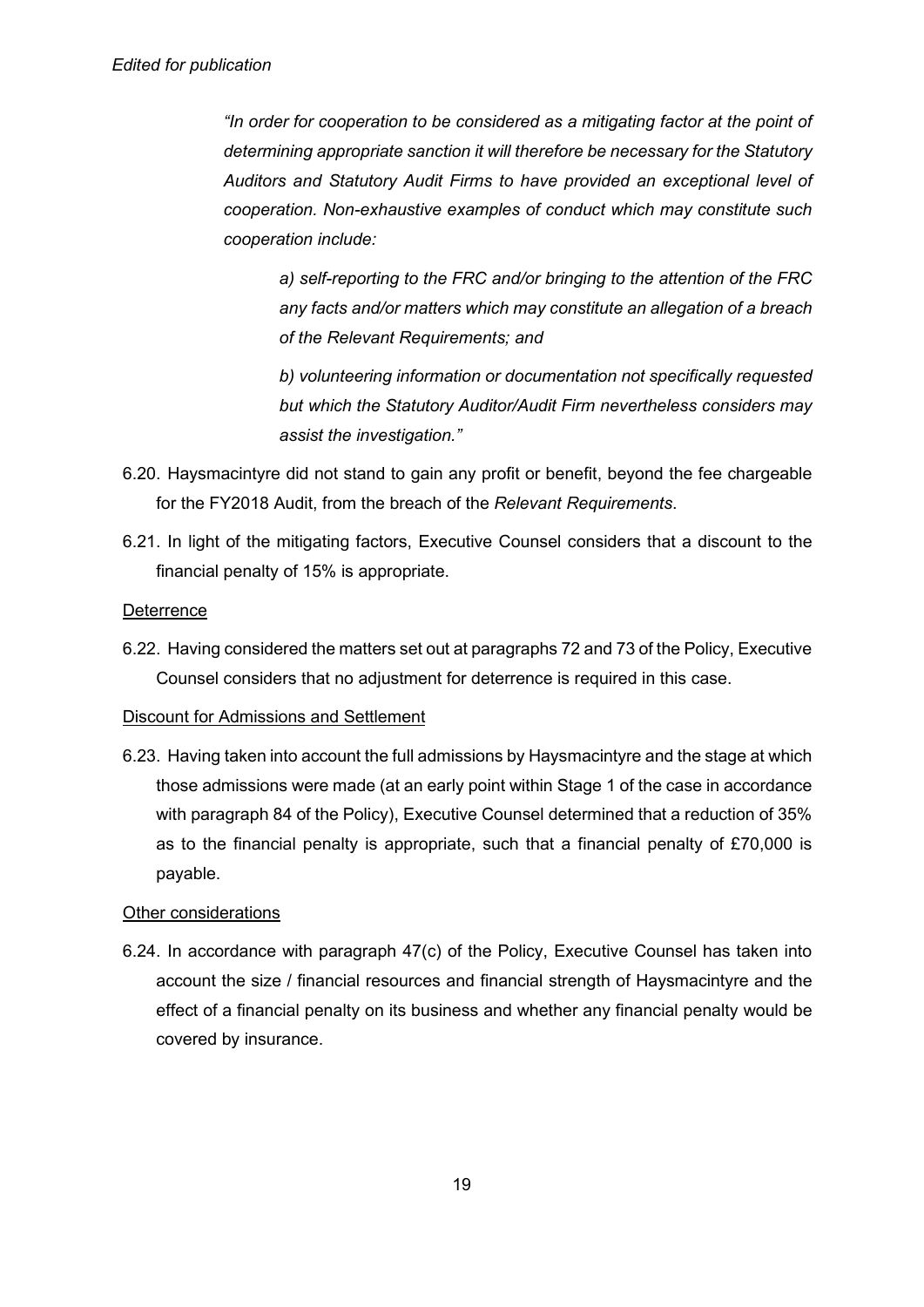## **7.** *SANCTIONS* **– MR COX**

- 7.1. Executive Counsel imposes the following *Sanctions* against Mr Cox:
	- 7.1.1. a declaration that the FY2018 Audit report signed by Mr Cox did not satisfy the *Relevant Requirements*, as set out in this *Final Decision Notice*;
	- 7.1.2. a published statement in the form of a severe reprimand against Mr Cox; and
	- 7.1.3. a financial penalty of £17,500 adjusted for aggravating and mitigating factors (in particular reflecting an exceptional level of co-operation) by a reduction of 15%, and further discounted for admissions and early disposal by 35% so that the financial penalty payable is £10,000. The financial penalty shall be paid no later than 28 days after the date of the *Final Decision Notice*.
- 7.2. In determining the *Sanctions* to be imposed on Mr Cox, Executive Counsel has noted that in response to the identified failings in the FY2018 Audit, the Respondents took the remedial steps set out at paragraph 6.15 above, in which Mr Cox had an integral role, and in those circumstances no further non-financial *Sanctions* against Mr Cox are required.
- 7.3. In reaching this decision, Executive Counsel has, in summary, considered the following stages and taken account of the following factors in accordance with the Policy.

#### Nature, seriousness, gravity and duration of the breaches

7.4. The features of the case set out at paragraphs 6.6 to 6.11 above apply equally to Mr Cox.

#### Identification of Sanction

- 7.5. Having assessed the nature, seriousness, gravity and duration of the breaches, Executive Counsel has identified the following combination of *Sanctions* as appropriate:
	- 7.5.1. a declaration that the FY2018 Audit report signed by Mr Cox did not satisfy the *Relevant Requirements*, as set out in this *Final Decision Notice*;
	- 7.5.2. a published statement in the form of a severe reprimand against Mr Cox; and
	- 7.5.3. a financial penalty of £17,500.
- 7.6. Executive Counsel has then taken into account any aggravating and mitigating factors that exist (to the extent that they have not already been taken into account in relation to the seriousness of the breaches).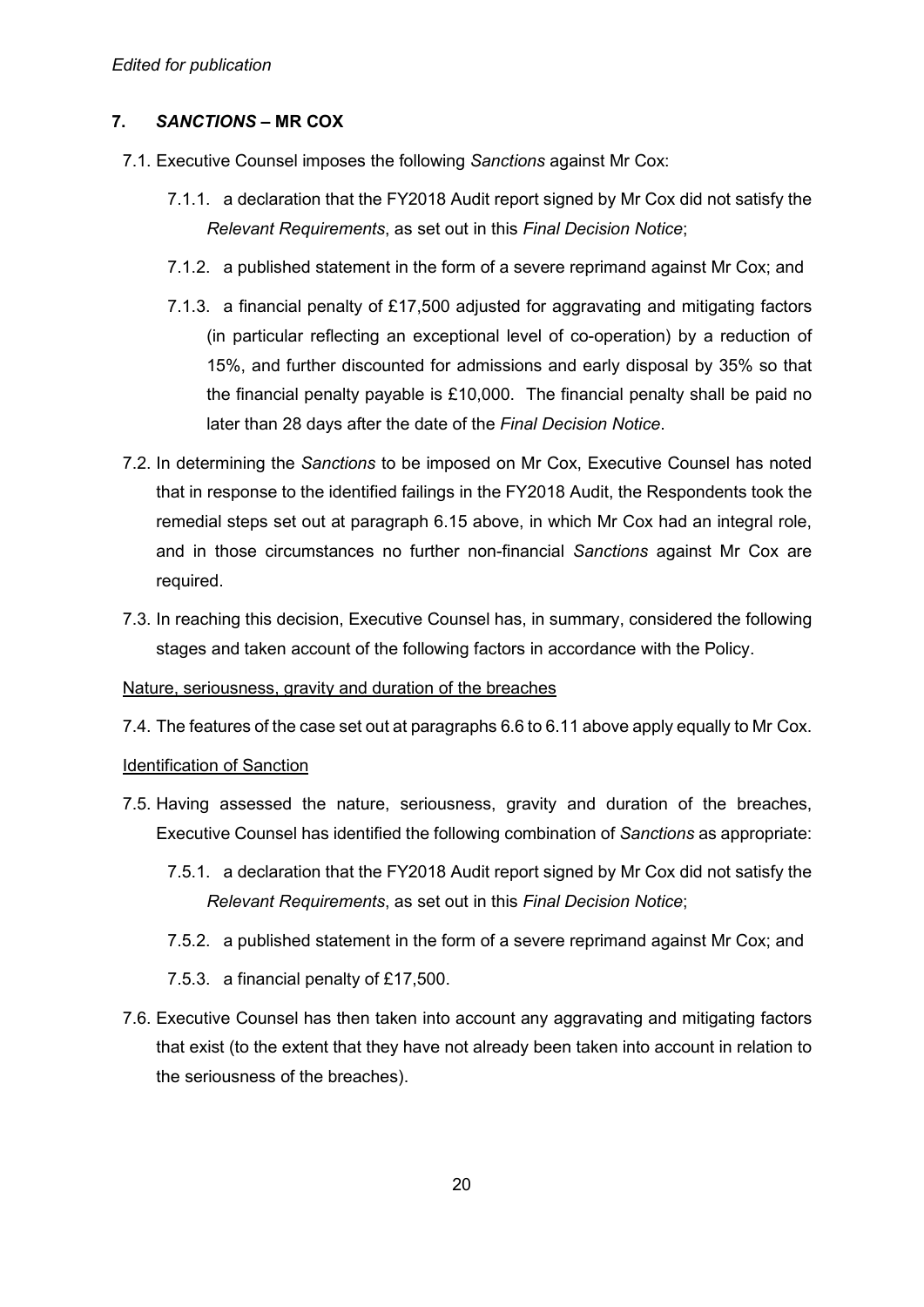## Aggravating factors

7.7. As set out at paragraph 3.2 above, at the time Mr Cox signed the audit report he held a senior position within the firm with supervisory responsibilities.

## **Mitigating factors**

- 7.8. Mr Cox did not stand to gain any profit or benefit from the breaches of the *Relevant Requirements* (save to the extent that he had an interest in Haysmacintyre being paid engagement fees for the FY2018 Audit).
- 7.9. Mr Cox has no previous adverse compliance or disciplinary record.
- 7.10. Mr Cox (through Haysmacintyre) provided an exceptional level of co-operation during Executive Counsel's investigation of the breaches, in that a full and frank Root Cause Analysis was conducted (with which Mr Cox complied) as to how breaches of *Relevant Requirements* had occurred and breaches were self-reported by sharing that document on a voluntary basis (without restriction) with Executive Counsel.
- 7.11. Paragraph 69 of the Policy, as quoted at paragraph 6.19 above, explains the basis on which cooperation is to be considered as a mitigating factor at the point of determining appropriate *Sanction*.
- 7.12. In light of the factors set out in paragraphs 7.7 to 7.11 above, Executive Counsel considers that a discount to the financial penalty of 15% is appropriate.

### **Deterrence**

7.13. Having considered the matters set out at paragraphs 72 and 73 of the Policy, Executive Counsel considers that no adjustment for deterrence is required in this case.

## Discount for Admissions and Settlement

7.14. Having taken into account the full admissions by Mr Cox and the stage at which those admissions were made (at an early point within Stage 1 of the case in accordance with paragraph 84 of the Policy), Executive Counsel determined that a reduction of 35% as to the financial penalty is appropriate, such that a financial penalty of £10,000 is payable.

### Other considerations

7.15. In accordance with paragraph 47(d) of the Policy, Executive Counsel has taken into account Mr Cox's annual remuneration, the effect of a financial penalty on him and his future employment, and whether he is insured as to any financial penalty.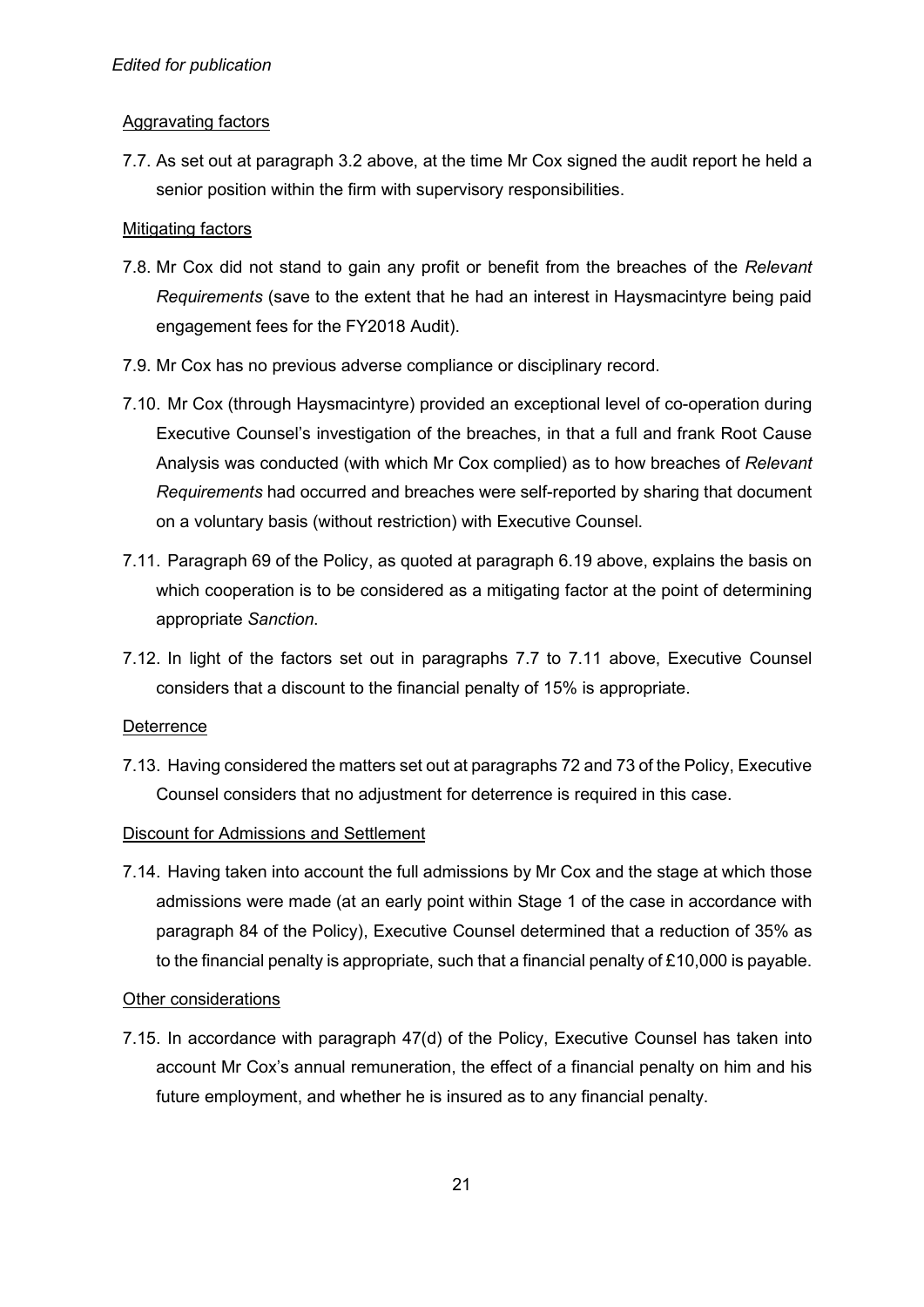## *Edited for publication*

## **8. COSTS**

8.1. Executive Counsel requires that the Respondents pay her costs of £43,924. Such costs shall be paid no later than 28 days after the date of this *Final Decision Notice*.

## **Signed:**



**Claudia Mortimore** 

**DEPUTY EXECUTIVE COUNSEL** 

**Date: 30 March 2021**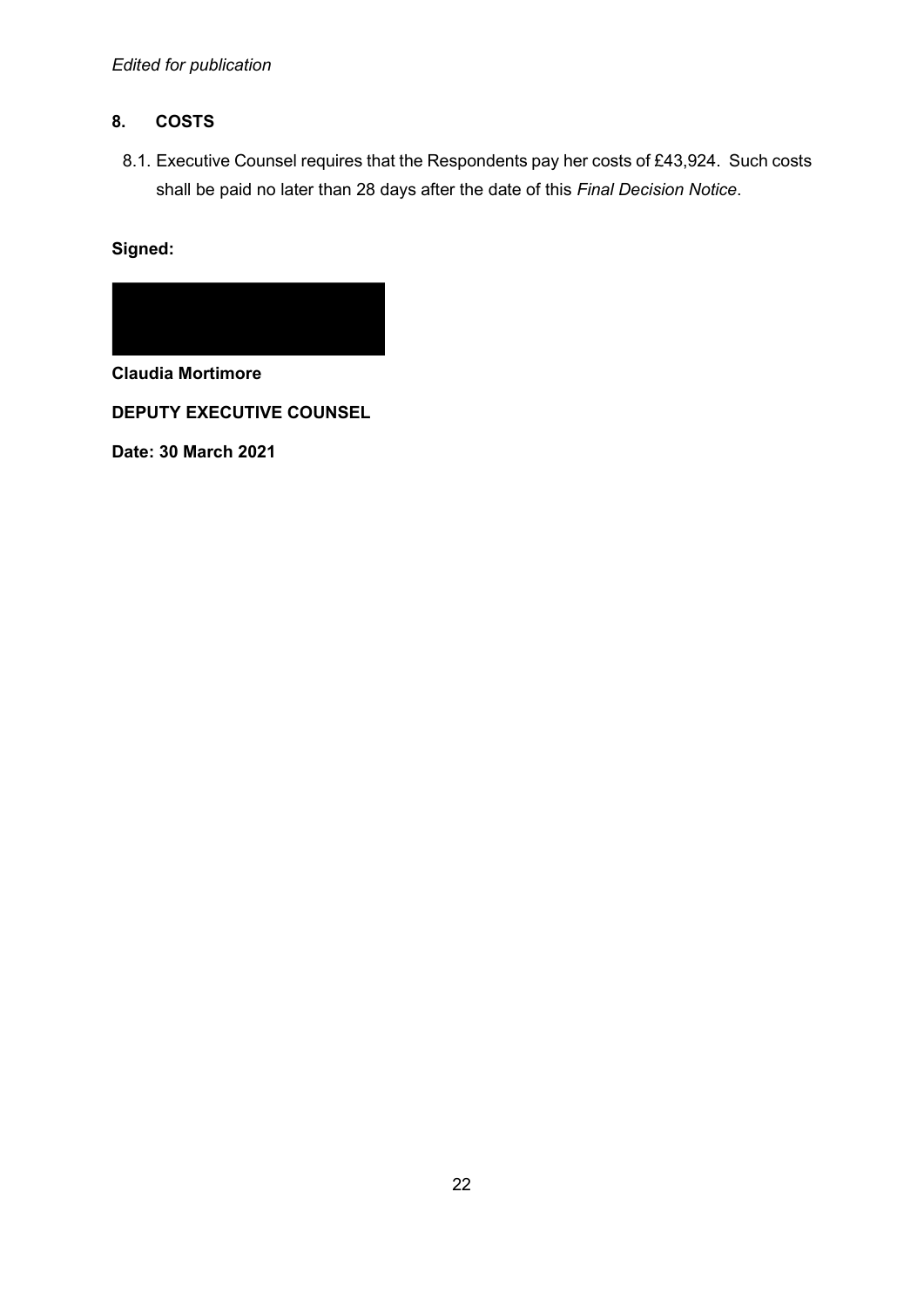## **APPENDIX 1 – EXTRACTS OF** *RELEVANT REQUIREMENTS*

#### **International Standards on Auditing (UK and Ireland) ("ISA")<sup>1</sup>**

## **1. ISA 200: Overall objectives of the independent auditor and the conduct of an audit in accordance with ISAs**

1.1. Paragraph 15 states as follows:

*"The auditor shall plan and perform an audit with professional skepticism recognizing that circumstances may exist that cause the financial statements to be materially misstated. In the UK, the auditor shall maintain professional skepticism throughout the audit, recognising the possibility of a material misstatement due to facts or behaviour indicating irregularities, including fraud, or error, notwithstanding the auditor's past experience of the honesty and integrity of the entity's management and of those charged with governance.*"

1.2. Paragraph 16 states as follows:

*"The auditor shall exercise professional judgment in planning and performing an audit of financial statements."* 

1.3. Paragraph 17 states as follows:

*"To obtain reasonable assurance, the auditor shall obtain sufficient appropriate audit evidence to reduce audit risk to an acceptably low level and thereby enable the auditor to draw reasonable conclusions on which to base the auditor's opinion."* 

### **2. ISA 220: Quality control**

2.1. Paragraph 17 states as follows:

*"On or before the date of the auditor's report, the engagement partner shall, through a review of the audit documentation and discussion with the engagement team, be satisfied that sufficient appropriate audit evidence has been obtained to support the conclusions reached and for the auditor's report to be issued."* 

## **3. ISA 230: Audit documentation**

3.1. Paragraph 8 states as follows:

<sup>&</sup>lt;sup>1</sup> As issued, with revisions, in June 2016, effective for audits of financial statements for periods ending on or after 17 June 2017.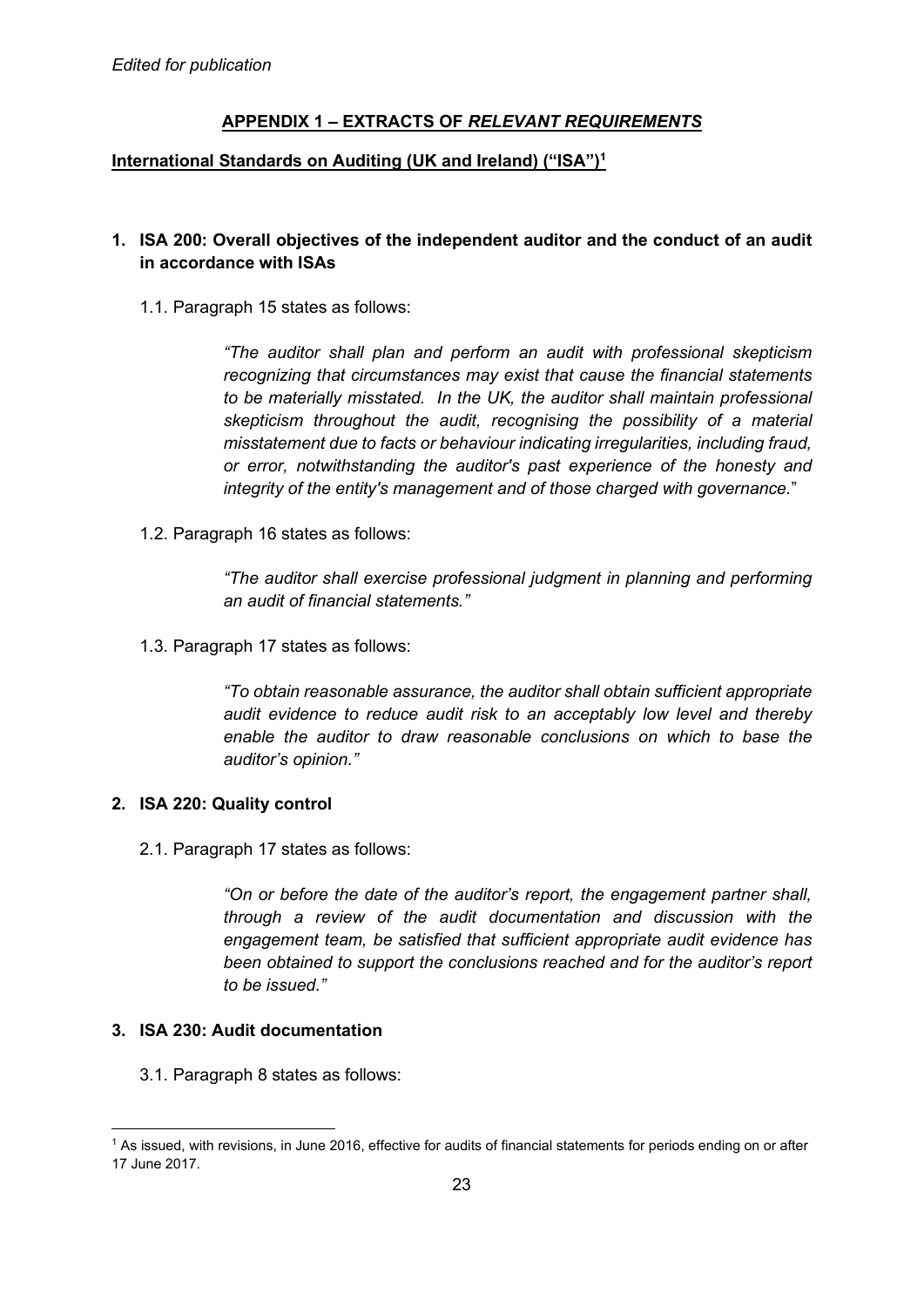*"The auditor shall prepare audit documentation that is sufficient to enable an experienced auditor, having no previous connection with the audit, to understand:* 

- *a) The nature, timing and extent of the audit procedures performed to comply with the ISAs (UK) and applicable legal and regulatory requirements;*
- *b) The results of the audit procedures performed, and the audit evidence obtained; and*
- *c) Significant matters arising during the audit, the conclusions reached thereon, and significant professional judgments made in reaching those conclusions."*
- 3.2. Paragraph 9 states as follows:

*"In documenting the nature, timing and extent of audit procedures performed, the auditor shall record:* 

- *a) The identifying characteristics of the specific items or matters tested;*
- *b) Who performed the audit work and the date such work was completed; and*
- *c) Who reviewed the audit work performed and the date and extent of such review."*
- 3.3. Paragraph 10 states as follows:

*"The auditor shall document discussions of significant matters with management, those charged with governance, and others, including the nature of the significant matters discussed and when and with whom the discussions took place."* 

## **4. ISA 240: The auditor's responsibilities relating to fraud in an audit of financial statements**

4.1. Paragraph 32 states as follows:

*Irrespective of the auditor's assessment of the risks of management override of controls, the auditor shall design and perform audit procedures to:* 

- *a) Test the appropriateness of journal entries recorded in the general ledger and other adjustments made in the preparation of the financial statements. In designing and performing audit procedures for such tests, the auditor shall:* 
	- *i. Make inquiries of individuals involved in the financial reporting process about inappropriate or unusual activity relating to the processing of journal entries and other adjustments;*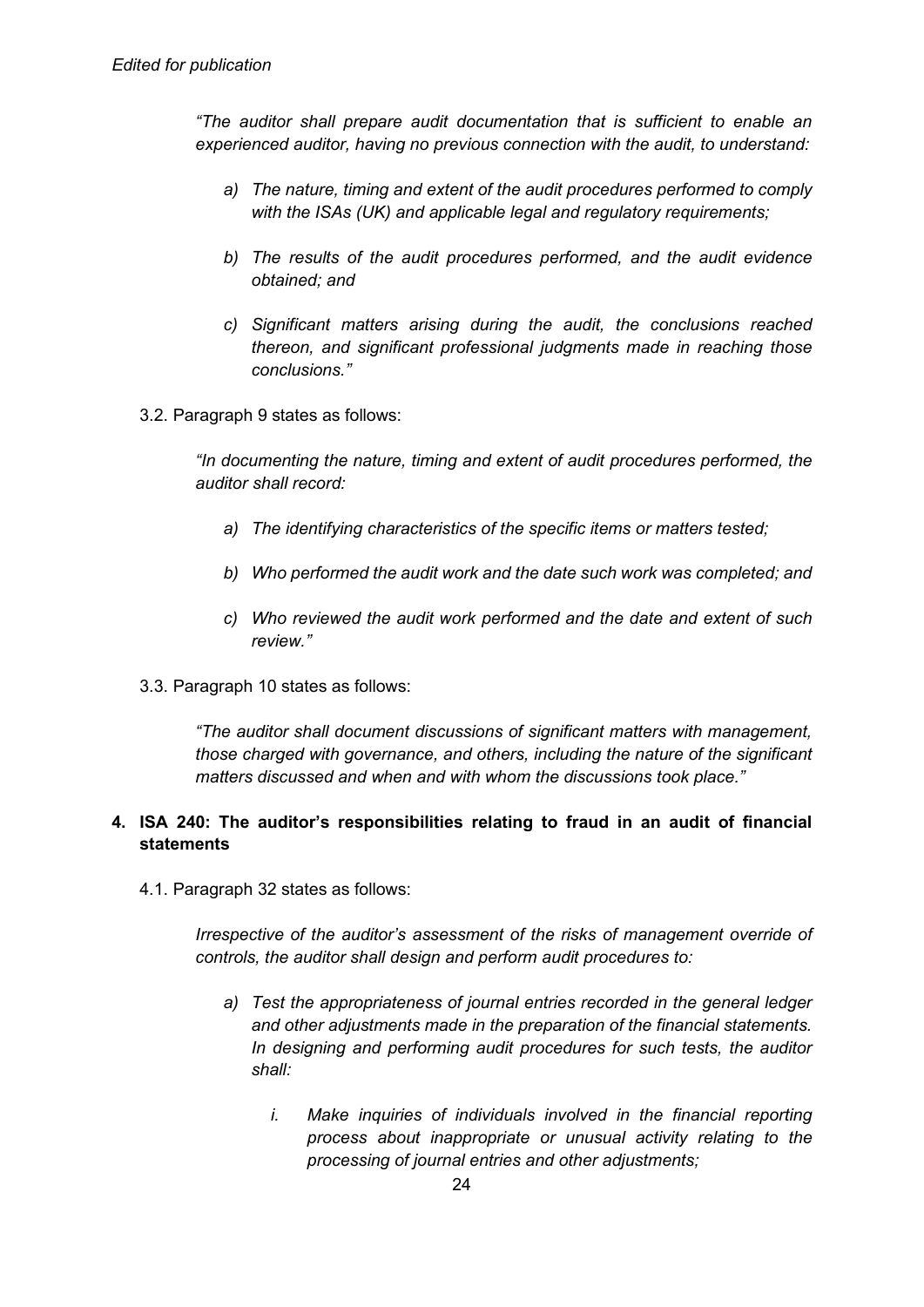- *ii. Select journal entries and other adjustments made at the end of a reporting period; and*
- *iii. Consider the need to test journal entries and other adjustments throughout the period.*
- *b) Review accounting estimates for biases and evaluate whether the circumstances producing the bias, if any, represent a risk of material misstatement due to fraud. In performing this review, the auditor shall:* 
	- *i. Evaluate whether the judgments and decisions made by management in making the accounting estimates included in the financial statements, even if they are individually reasonable, indicate a possible bias on the part of the entity's management that may represent a risk of material misstatement due to fraud. If so, the auditor shall reevaluate the accounting estimates taken as a whole; and*
	- *ii. Perform a retrospective review of management judgments and assumptions related to significant accounting estimates reflected in the financial statements of the prior year.*
- *c) For significant transactions that are outside the normal course of business for the entity, or that otherwise appear to be unusual given the auditor's understanding of the entity and its environment and other information obtained during the audit, the auditor shall evaluate whether the business rationale (or the lack thereof) of the transactions suggests that they may have been entered into to engage in fraudulent financial reporting or to conceal misappropriation of assets.*

### **5. ISA 330: The auditor's responses to assessed risks**

5.1. Paragraph 19 states as follows:

*"The auditor shall consider whether external confirmation procedures are to be performed as substantive audit procedures."* 

5.2. Paragraph 21 states as follows:

*"If the auditor has determined that an assessed risk of material misstatement at the assertion level is a significant risk, the auditor shall perform substantive procedures that are specifically responsive to that risk. When the approach to a significant risk consists only of substantive procedures, those procedures shall include tests of details."*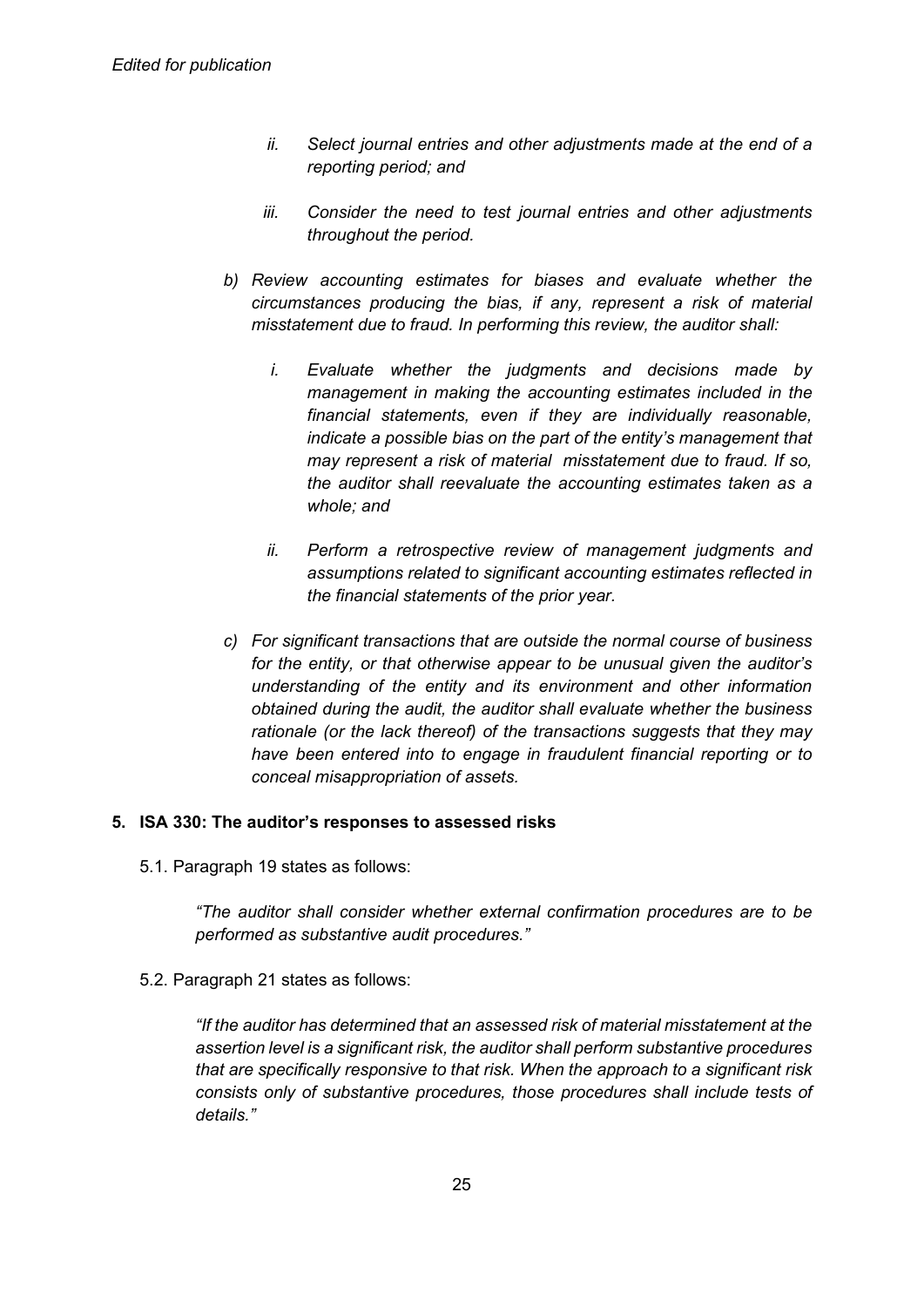### **6. ISA 402: Audit considerations relating to an entity using a service organisation**

6.1. Paragraph 15 states as follows:

*"In responding to assessed risks in accordance with ISA (UK) 330 (Revised July 2017), the user auditor shall:* 

- *a) Determine whether sufficient appropriate audit evidence concerning the relevant financial statement assertions is available from records held at the user entity; and, if not,*
- *b) Perform further audit procedures to obtain sufficient appropriate audit evidence or use another auditor to perform those procedures at the service organization on the user auditor's behalf."*

#### **7. ISA 500: Audit evidence**

7.1. Paragraph 6 states as follows:

*"The auditor shall design and perform audit procedures that are appropriate in the circumstances for the purpose of obtaining sufficient appropriate audit evidence."* 

7.2. Paragraph 8 states as follows:

*"If information to be used as audit evidence has been prepared using the work of a management's expert, the auditor shall, to the extent necessary, having regard to the significance of that expert's work for the auditor's purposes:* 

- *a) Evaluate the competence, capabilities and objectivity of that expert;*
- *b) Obtain an understanding of the work of that expert; and*
- *c) Evaluate the appropriateness of that expert's work as audit evidence for the relevant assertion."*
- 7.3. Paragraph 9 states as follows:

*"When using information produced by the entity, the auditor shall evaluate whether the information is sufficiently reliable for the auditor's purposes, including as necessary in the circumstances:* 

- *a) Obtaining audit evidence about the accuracy and completeness of the information; and*
- *b) Evaluating whether the information is sufficiently precise and detailed for the auditor's purposes."*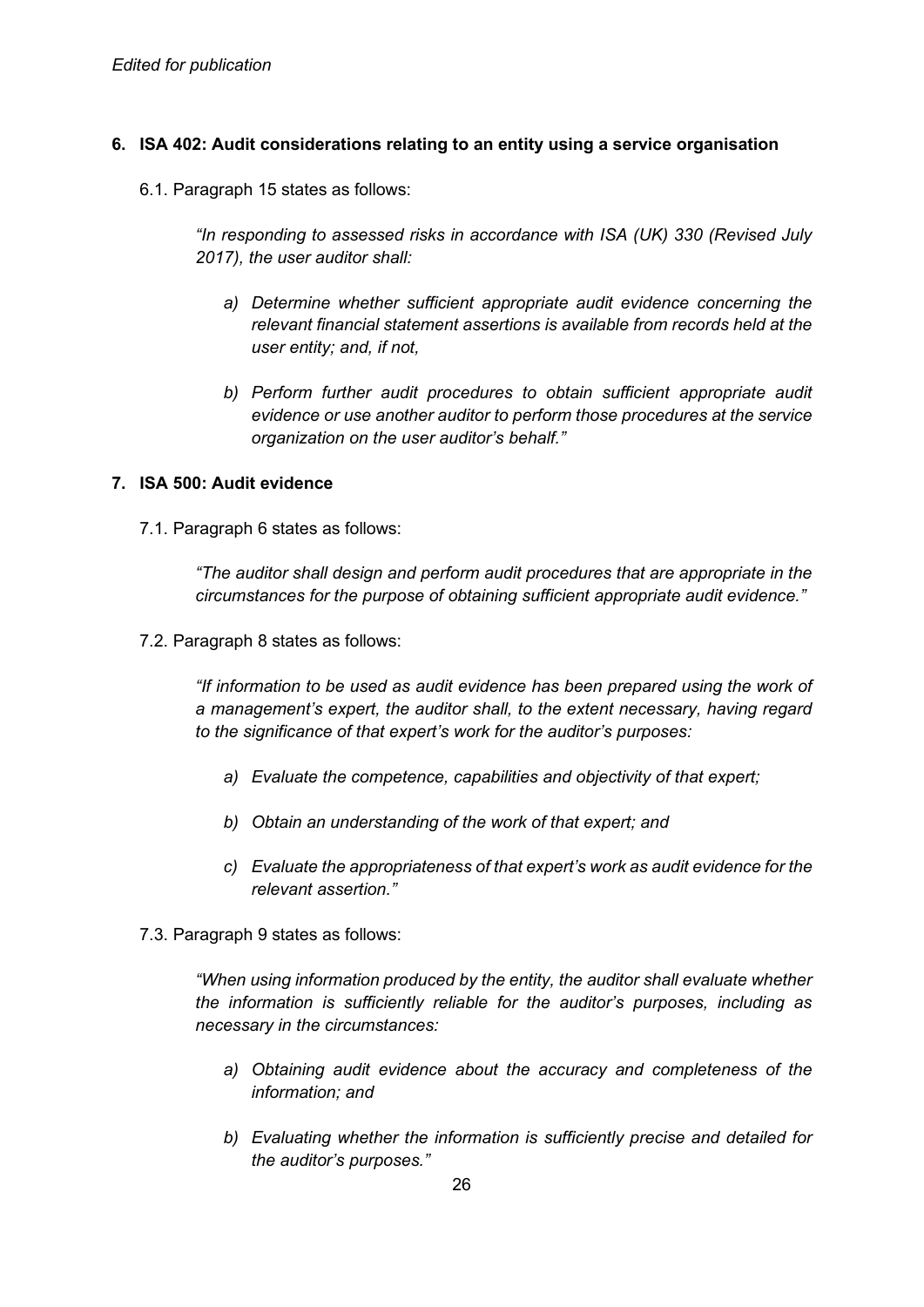## **8. ISA 530: Audit Sampling**

8.1. Paragraph 6 states as follows:

*"When designing an audit sample, the auditor shall consider the purpose of the audit procedure and the characteristics of the population from which the sample will be drawn."* 

8.2. Paragraph 7 states as follows:

*"The auditor shall determine a sample size sufficient to reduce sampling risk to an acceptably low level."* 

8.3. Paragraph 10 states as follows:

*"If the audit procedure is not applicable to the selected item, the auditor shall perform the procedure on a replacement item."* 

#### **9. ISA 701: Communicating key audit matters in the auditor's report**

9.1. Paragraph 9 states as follows:

*"The auditor shall determine, from the matters communicated with those charged with governance, those matters that required significant auditor attention in performing the audit. In making this determination, the auditor shall take into account the following:* 

- *a) Areas of higher assessed risk of material misstatement, or significant risks identified in accordance with ISA (UK) 315 (Revised June 2016).*
- *b) Significant auditor judgments relating to areas in the financial statements that involved significant management judgment, including accounting estimates that have been identified as having high estimation uncertainty.*
- *c) The effect on the audit of significant events or transactions that occurred during the period."*
- 9.2. Paragraph 10 states as follows:

*"The auditor shall determine which of the matters determined in accordance with paragraph 9 were of most significance in the audit of the financial statements of the current period and therefore are the key audit matters."* 

9.3. Paragraph 13 states as follows: